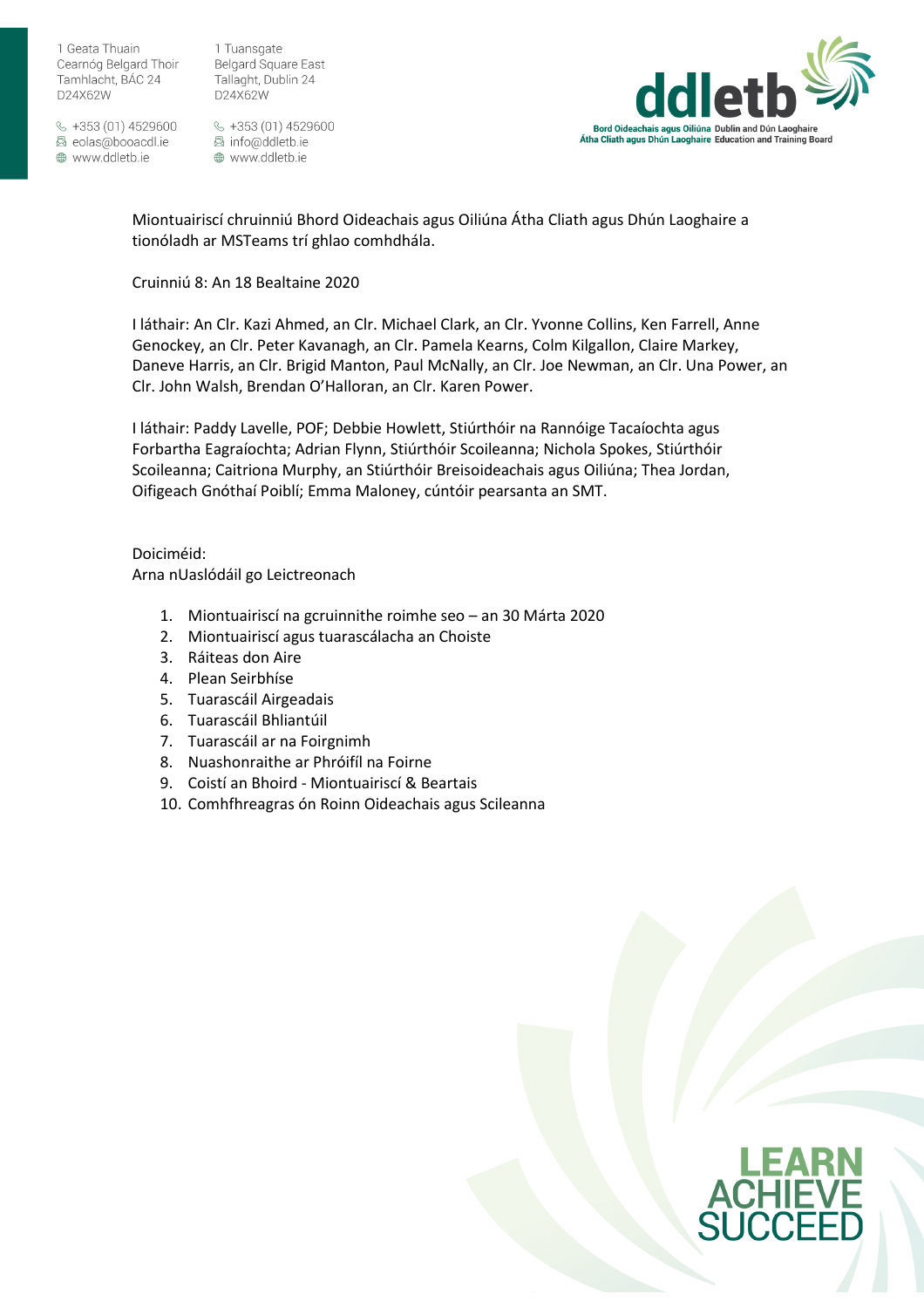$\&$  +353 (01) 4529600 圆 eolas@booacdl.ie

www.ddletb.ie

1 Tuansgate Belgard Square East Tallaght, Dublin 24 D24X62W



| Tag. | Mír                                                                                                                            | Cinneadh                                      |
|------|--------------------------------------------------------------------------------------------------------------------------------|-----------------------------------------------|
|      | Fáilte                                                                                                                         |                                               |
|      | Chuir an Cathaoirleach, an Clr. John Walsh, fáilte roimh na baill.                                                             |                                               |
|      | Chuir an Cathaoirleach agus na baill Rúin Chomhbhróin in iúl agus bhí nóiméad ciúnais                                          |                                               |
|      | acu i gcuimhne orthu siúd a leanas: -                                                                                          |                                               |
|      | Orla Guiry, an Cheannoifig, ar Bhás a hAthar, Eric;                                                                            |                                               |
|      | Thea Jordan, an Cheannoifig, ar Bhás a Mháthar, Doris;<br>Yvonne Dowling, Coláiste Pobail Mhic Dara, ar Bhás a Mháthar, Marie. |                                               |
|      |                                                                                                                                |                                               |
|      | Thug an Cathaoirleach ardmholadh do mhúinteoirí agus foireann tacaíochta an BOO                                                |                                               |
|      | as leanúint dá gcuid teagaisc agus foghlama sna cúinsí deacra a bhí i gceist leis an troid                                     |                                               |
|      | i gcoinne scaipeadh Covid-19.                                                                                                  |                                               |
|      |                                                                                                                                |                                               |
| 01   | Leithscéalta                                                                                                                   |                                               |
|      | Dada                                                                                                                           |                                               |
| 02   | Clár Oibre an Chruinnithe                                                                                                      |                                               |
|      | Comhaontaíodh clár oibre an chruinnithe                                                                                        | Comhaontaithe                                 |
|      |                                                                                                                                |                                               |
| 03   | Coinbhleachtaí Leasa a Chur in Iúl                                                                                             |                                               |
|      | Níor cuireadh aon choinbhleachtaí in iúl                                                                                       |                                               |
| 04   | <b>Glacadh na Miontuairiscí</b>                                                                                                |                                               |
|      | Glacadh le miontuairiscí an chruinnithe roimhe sin a bhí ar siúl an 30 Márta 2020                                              | Molta ag: An Clr.<br>Peter Kavanagh           |
|      |                                                                                                                                | Cuidithe ag: An Clr.                          |
|      |                                                                                                                                | <b>Yvonne Collins</b>                         |
|      |                                                                                                                                |                                               |
| 05   | Coistí agus tuairisciú                                                                                                         |                                               |
|      | 5 a) Tuarascálacha ón bhFeidhmeannach                                                                                          |                                               |
|      |                                                                                                                                |                                               |
|      | 1. Ráiteas ón gCathaoirleach don Aire                                                                                          | Molta ag: Anne                                |
|      |                                                                                                                                | Genockey                                      |
|      |                                                                                                                                | Cuidithe ag: An Clr.<br><b>Michael Clarke</b> |
|      |                                                                                                                                |                                               |
|      |                                                                                                                                |                                               |
|      |                                                                                                                                |                                               |

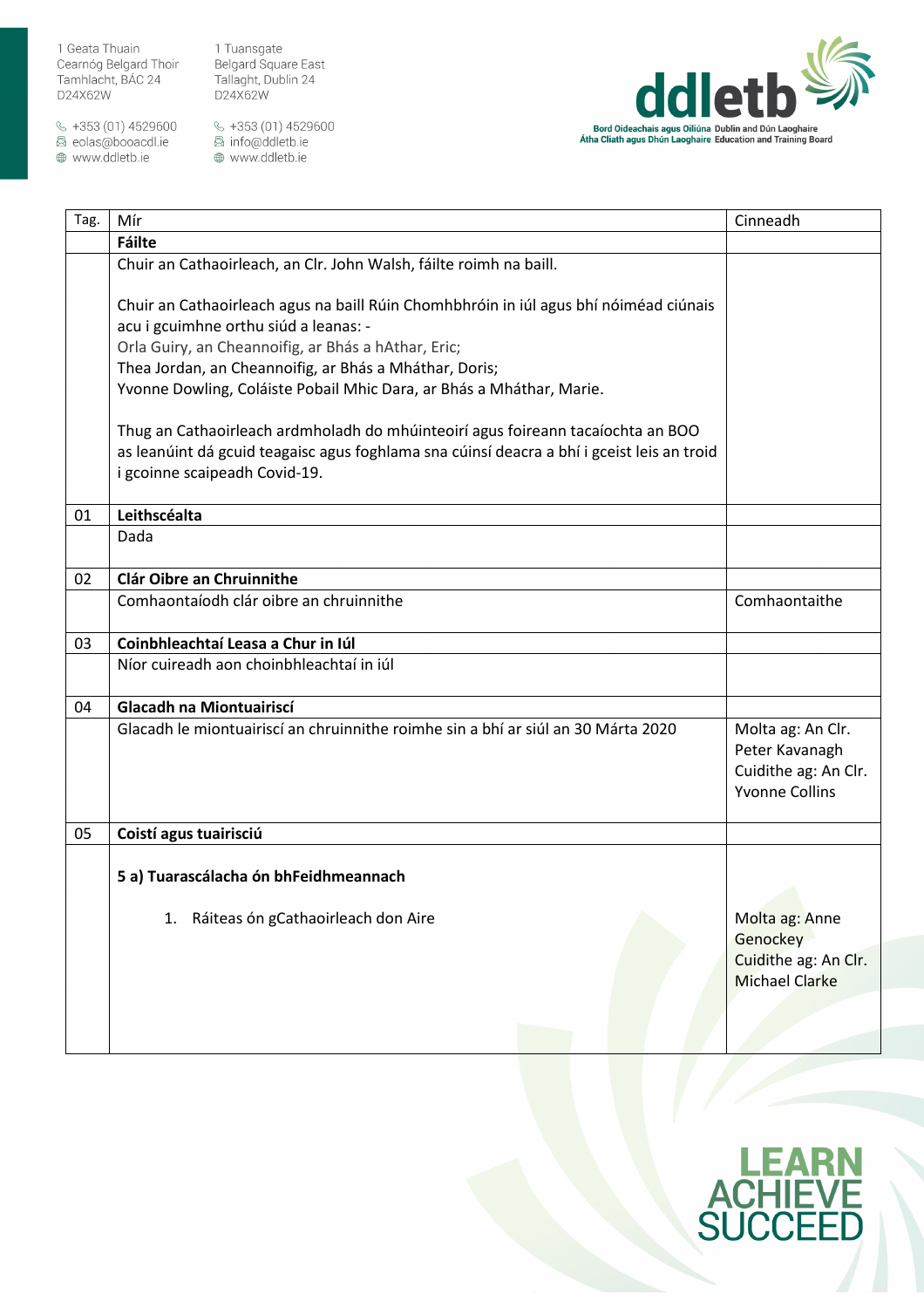$\&$  +353 (01) 4529600 圆 eolas@booacdl.ie

⊕ www.ddletb.ie

1 Tuansgate **Belgard Square East** Tallaght, Dublin 24 D24X62W

§ +353 (01) 4529600 圆 info@ddletb.ie ⊕ www.ddletb.ie



| 2. Plean seirbhíse       |                                               |                |                          |                                                      | Molta ag: Anne<br>Genockey<br>Cuidithe ag: An Clr.<br>John Walsh |
|--------------------------|-----------------------------------------------|----------------|--------------------------|------------------------------------------------------|------------------------------------------------------------------|
| 3. Tuarascáil Airgeadais |                                               |                |                          |                                                      | Nótáilte                                                         |
| Clár                     | Iarmhéid Airgid<br><b>Deontais</b><br>Tosaigh | <b>Fáltais</b> | Íocaíochtaí              | Iarmhéid Airgid<br><b>Deontais</b><br><b>Deiridh</b> |                                                                  |
|                          | An 1 Eanáir<br>2020                           |                |                          | An 30 Aibreán<br>2020                                |                                                                  |
|                          | (287, 178)                                    | (33,907,398)   | 36,744,807               | 2,550,231                                            |                                                                  |
|                          | 1,027,683                                     | (2,818,542)    | 3,919,748                | 2,128,889                                            |                                                                  |
|                          | (3,322,194)                                   | (646, 348)     | 927,970                  | (3,040,572)                                          |                                                                  |
|                          | (503,990)                                     | (929, 077)     | 440,816                  | (992, 251)                                           |                                                                  |
|                          | (3,775,947)                                   | (2,438,952)    | 1,515,926                | (4,698,973)                                          |                                                                  |
|                          | (171, 666)                                    | 0              | $\blacksquare$           | (171, 666)                                           |                                                                  |
|                          | (2,961,868)                                   | (1,970,061)    | 12,282,080               | 7,350,151                                            |                                                                  |
|                          | (2,339,763)                                   | (21,700,032)   | 11,688,753               | (12, 351, 042)                                       |                                                                  |
|                          | (1, 234, 975)                                 | (5,018,186)    | 4,684,522                | (1,568,639)                                          |                                                                  |
|                          | (561, 423)                                    | (1,465,922)    | 1,272,285                | (755,060)                                            |                                                                  |
|                          | (6,326,386)                                   | (1, 228, 988)  | 1,760,079                | (5,795,295)                                          |                                                                  |
| Iarmhéid Bainc           | (20, 457, 709)                                | 72,123,506     | (75, 236, 985)           | (17, 344, 228)                                       |                                                                  |
|                          |                                               | $\blacksquare$ | $\overline{\phantom{a}}$ | $\blacksquare$                                       |                                                                  |

(20,457,709) (72,123,506) 75,236,985 (17,344,228)

**(72,123,506) 75,236,985**

Bhí thart ar €17.3 m ar láimh ag BOOÁCDL ag deireadh mhí Aibreáin 2020. Tá faisnéis á lorg ag an Roinn maidir le costais bhreise agus coigiltis de thoradh ar Covid-19. D'fhéadfaí coigiltis a dhéanamh maidir le hionadú, fuinneamh, árachas, taisteal agus cothabháil. D'fhéadfadh costais bhreise a bheith i gceist maidir le TFC, ioncam féinmhaoinitheach ó ranganna oíche a chailleadh, etc. Beidh na coigiltis agus na costais ar leithligh don earnáil breisoideachais agus oiliúna á lorg ag SOLAS.

4. Gnó an Phríomhoifigigh Feidhmiúcháin

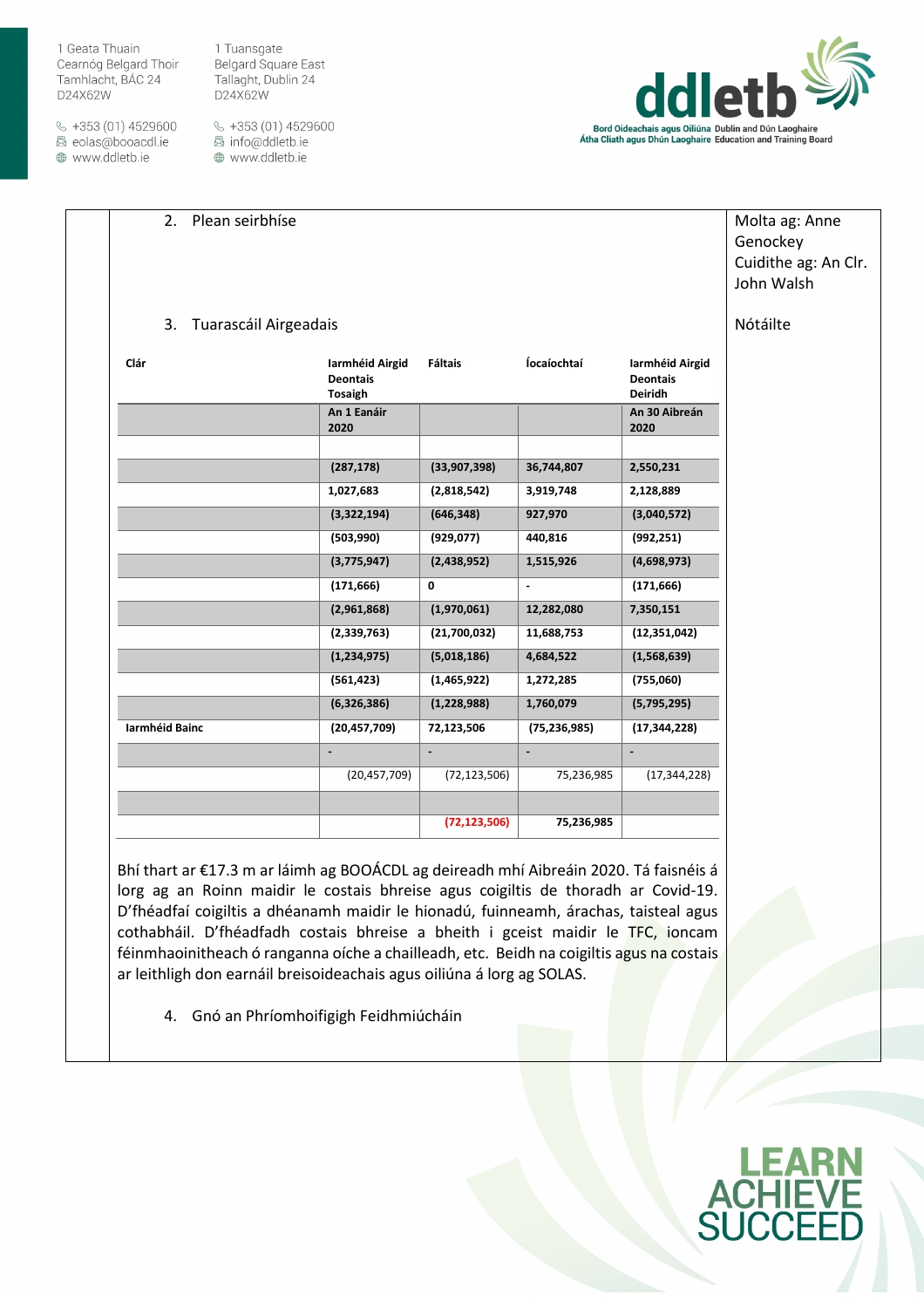$\frac{1}{2}$  +353 (01) 4529600 圆 eolas@booacdl.ie

⊕ www.ddletb.ie

1 Tuansgate **Belgard Square East** Tallaght, Dublin 24 D24X62W

§ +353 (01) 4529600 圆 info@ddletb.ie ⊕ www.ddletb.ie



Nótáilte

Tháinig athrú suntasach ar an gcaoi a d'fheidhmigh an BOO le linn na tréimhse sé seachtaine ón uair dheireanach a thángamar le chéile, amhail mar a d'athraigh an saol don iomaí oibrithe agus saoránach. Táimid fíorbhuíoch do thiomantas ár bhfoirne féin a lean orthu ag obair d'ainneoin na ndúshlán, lena chinntiú gur lean ár gcuid foghlaimeoirí agus mac léinn de thairbhe a bhaint as deiseanna foghlama. Bhí tionchar ag an ngalar ar an oiread sin dár mbaill foirne trí bhaill teaghlaigh a bheith tinn agus, ar an drochuair, iad siúd a cailleadh. Cuimhnímid ar gach duine a chaill daoine muinteartha ag an tráth seo agus nach raibh ábalta a saolta a chomóradh leis an ngnáth-thacaíocht ón bpobal agus óna muintir. De réir mar atá céimeanna trialacha á nglacadh ar fud na tíre chun áiteanna a oscailt, tá súil againn go bhfanfaimid buanseasmhach ag cloí leis na treoracha ónár bhfoireann sláinte poiblí. Cé gur thréimhse dhúshlánach a bhí ann, thug sé deis d'fhoireann BOOÁCDL léiriú go raibh teacht aniar iontu. Thug an iomaí daoine faoi thionscnaimh le fuinneamh agus diongbháilteacht iontach, go háirithe maidir le foghlaim agus cumarsáid dhigiteach. Táimid fíorbhuíoch díobh go léir.

## **Stiúrthóir Breisoideachais agus Oiliúna**

- a. Chuir BOOÁCDL ár bPleananna Teagmhais le haghaidh Measúnuithe Malartacha faoi bhráid QQI agus foilseofar ar ár láithreán gréasáin iad. Cuirfimid na torthaí faoi bhráid QQI i gcomhair an CAO roimh na spriocdhátaí i mí an Mheithimh agus i mí Iúil. Cuirfidh BOOÁCDL ár bPlean um Feabhsú Cáilíochta do 2020 faoi bhráid QQI an tseachtain seo chomh maith.
- b. Tá sé tábhachtach a thabhairt faoi deara cé go bhfuil líon na bhfoghlaimeoirí ar chúrsa fós réasúnta seasmhach, gur tháinig laghdú ar líon na dtosaitheoirí i mí an Mhárta agus mí Aibreáin 2020 mar gheall ar Covid19.
- c. Chuir BOOÁCDL *Foireann Freagartha* ar bun chun bealach ar aghaidh a phleanáil le dul tríd an gcéad chéim eile de ghéarchéim COVID-19. Beidh siad ag plé le foghlaimeoirí atá ag filleadh ar an bhfoghlaim agus le daoine a chaill a bpoist le déanaí nó le daoine breacfhostaithe. Tá Stiúrthóir BOaO ina chathaoirleach ar an *bhFoireann Freagartha* agus tá sé déanta suas d'ionadaithe ó Ionadaithe Oiliúna, Oideachas Aosach, IAT, Ógtheagmháil agus ón gCeannoifig.
- d. Beidh BOOÁCDL ag glacadh páirte sa chéad *Mhóraonach Oideachais Fhíorúil* riamh i mí an Mheithimh 2020. Beidh an ócáid sin ar siúl in ionad na mórthaispeántas, aontaí agus móraontaí a bhí beartaithe chun BOaO a fhógairt

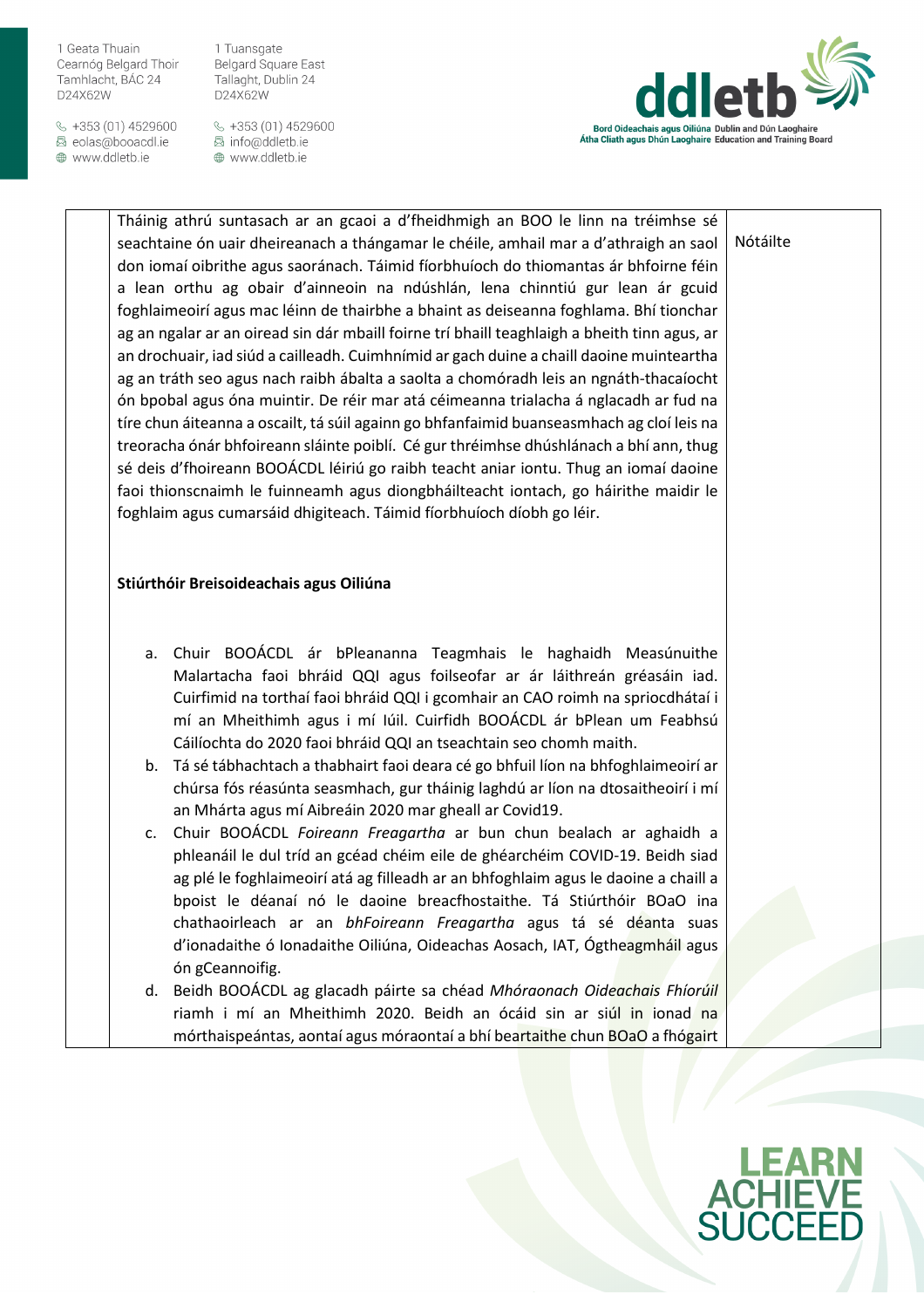$\frac{1}{2}$  +353 (01) 4529600 圆 eolas@booacdl.ie

⊕ www.ddletb.ie

1 Tuansgate **Belgard Square East** Tallaght, Dublin 24 D24X62W

§ +353 (01) 4529600 圆 info@ddletb.ie ⊕ www.ddletb.ie



agus foghlaimeoirí a mhealladh le linn 2020. Cruthófar ábhair mhargaíochta digití agus phromóisin oiriúnaitheacha chun ullmhú don mhóraonach fíorúil sin, agus scaipfear iad ar fud ár gcainéal meán sóisialta.

- e. Tá an Rannán Pleanála & Tuairiscithe BOaO tar éis sraith freagraí ar ghéarchéim COVID-19 a chomhordú. Ina measc sin bhí comhairliúcháin ar chleachtais Teagaisc & Foghlama, Pleanáil Theagmhasach, Rannpháirtíocht Foghlaimeoirí agus rochtain ar Ghléasanna Digiteacha & Leathanbhanda. Rinneadh an taiseolas ó na comhairliúcháin sin a scaipeadh le Foireann Bainistíochta BOaO chun dea-chleachtas a chur chun cinn agus, más cuí, le BOOÉ nó SOLAS nó iad araon.
- f. Cuireadh tús le freagairt mhór ónár bhfoireann BOaO cheana féin chun tacú leis an Tionscnamh Scileanna le Dul in Iomaíocht ó Solas mar fhreagairt ar an líon mór daoine atá dífhostaithe tar éis Covid-19

**An Stiúrthóir Scoileanna-Bunscoileanna lena n-áirítear Scoileanna Speisialta, Aonaid Chúraim, Scoil Choinneála, Seirbhísí Óige**

- a. Tá Comhphobail Chleachtais curtha ar bun anois i measc múinteoirí PSN le comhordaitheoirí TF agus teagascóirí CFM do sheirbhísí óige i ndáil le Foghlaim Fhíorúil,
- b. Tá oiliúint ar líne á cur ar fáil ag NCSE in éineacht le PSS Danu, atá ina hoiliúint um thacaíocht iompraíochta don fhoireann agus do CRSanna (gach coicís)
- c. Tá pleananna á ndéanamh le PSN, scoileanna coinneála agus seirbhísí óige maidir le Foghlaim Chumaisc a chur i bhfeidhm nuair a Fhillfear ar na Scoileanna agus oiliúint a chur ar fáil ina leith
- d. Pátrúnacht PSN: Beidh scoil PSN nua ann de thoradh ar aistriú ó scoil Eaglais na hÉireann Naomh Maelruain, atá beartaithe le tarlú go hoifigiúil an 31 Bealtaine 2020. Tá na baill foirne nua tar éis tús a chur le hoiliúint BOOÉ i ndáil le hÉiteas agus Sainspiorad na scoile. Buailfidh an rannán acmhainní daonna leis na baill foirne nua sna seachtainí seo amach romhainn. Tá na feidhmeanna AD/TFE uile á n-aistriú go dtí BOOÁCDL faoi láthair.
- e. Saoráidí Coinneála agus Cúraim: Tá an próiseas chun Príomhoide nua a cheapadh ar bun le haghaidh Champas Bhaile an Oibricigh
- f. Music Generation: Comhpháirtíocht le hoifigeach forbartha ceoil nua CP Fhine Gall, a cheapfar sna míonna seo amach romhainn do cheantar Shoird agus

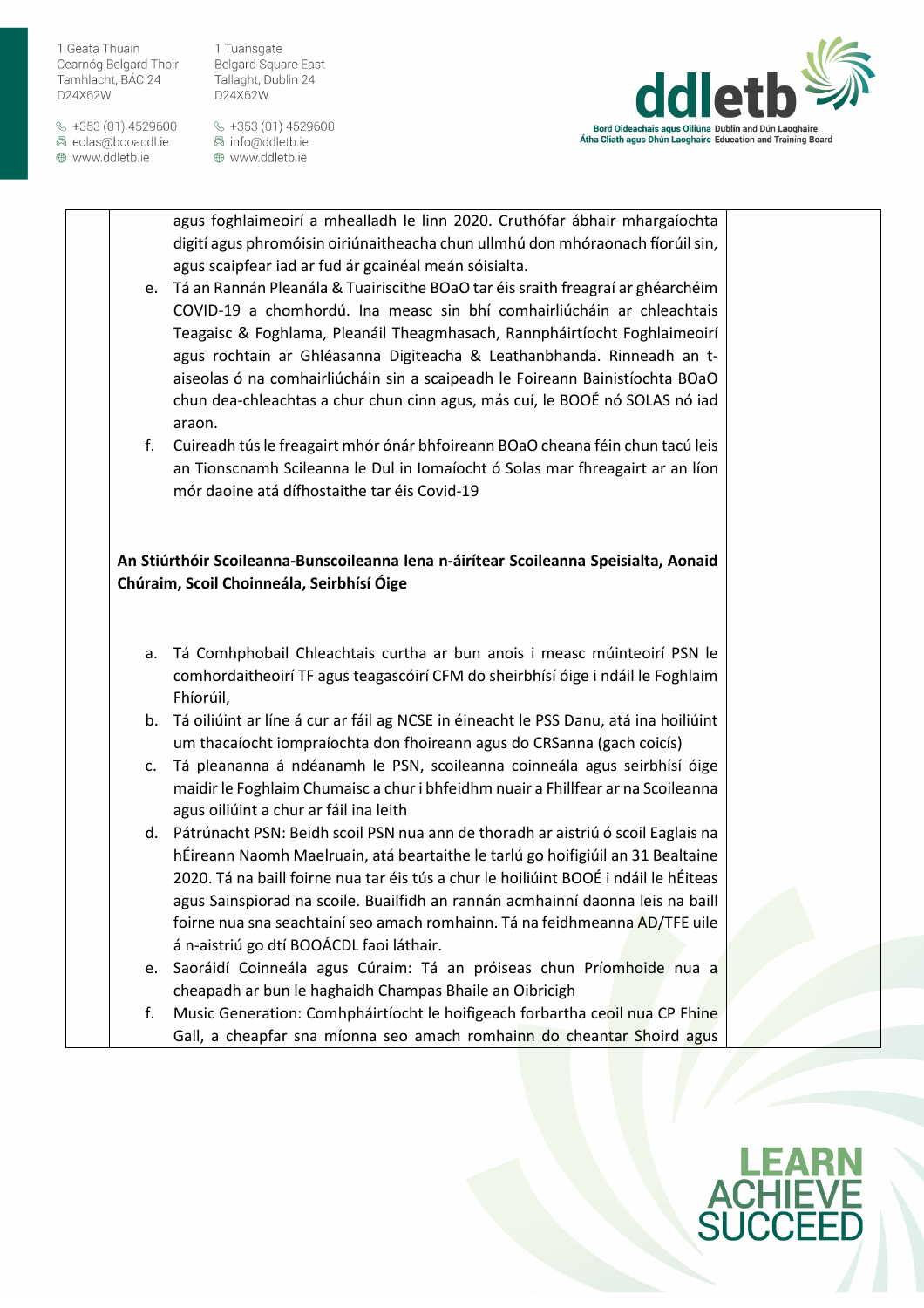$\&$  +353 (01) 4529600 圆 eolas@booacdl.ie

www.ddletb.ie

1 Tuansgate Belgard Square East Tallaght, Dublin 24 D24X62W



|                                                                                                                                                                                                                                                                                                                                                                                                                                         | Bhaile Brigín. Ar bhonn suirbhé a rinneadh le déanaí, díreofar ar chlubanna óige<br>Bunscoile, Iar-bhunscoile agus iarscoile sna ceantair thuas.                                                                                                                                                                                   |                                                   |  |  |  |  |
|-----------------------------------------------------------------------------------------------------------------------------------------------------------------------------------------------------------------------------------------------------------------------------------------------------------------------------------------------------------------------------------------------------------------------------------------|------------------------------------------------------------------------------------------------------------------------------------------------------------------------------------------------------------------------------------------------------------------------------------------------------------------------------------|---------------------------------------------------|--|--|--|--|
| Stiúrthóir Scoileanna-Iar-bhunscoile                                                                                                                                                                                                                                                                                                                                                                                                    |                                                                                                                                                                                                                                                                                                                                    |                                                   |  |  |  |  |
| a.<br>isteach arís.                                                                                                                                                                                                                                                                                                                                                                                                                     | Tá na dréachtbheartais iontrála á n-athbhreithniú faoi láthair. Seolfar tuarascáil<br>ar gach beartas chuig na Prionsabail agus na Boird Bainistíochta go luath i mí an<br>Mheithimh. Ansin beidh coicís ag an mbord chun iad a fhaomhadh agus a chur                                                                              |                                                   |  |  |  |  |
| Roinn.                                                                                                                                                                                                                                                                                                                                                                                                                                  | b. Ag feitheamh ar threoir ón Roinn Oideachais agus Scileanna maidir le grádú<br>ríofa na hArdteistiméireachta. Táthar ar súil go n-eiseofaí é sin an tseachtain<br>seo. Phléigh na príomhoidí a tháinig le chéile ag cruinniú an Luan seo caite a<br>gcuid imní. Seoladh amach an suirbhé Menti agus seoladh na freagraí chuig an | Nótáilte                                          |  |  |  |  |
| $\mathsf{C}$ .                                                                                                                                                                                                                                                                                                                                                                                                                          | D'eisíodh suirbhéanna ar fud na scoileanna Iarbhunscoile ar rannpháirtíocht na<br>ndaltaí tríd na líonraí seo a leanas: DEIS, SEN, TLP.                                                                                                                                                                                            |                                                   |  |  |  |  |
| d. Gheofar eolas uathu sin chun ár gcéad raon tacaíochtaí eile a chruthú dár<br>múinteoirí i ndáil le foghlaim ar líne. Tá fianaise láidir ann a léiríonn gurb iad<br>daltaí na 3ú bliana agus na 5ú bliana an grúpa is dóichí nach leanfaidh de bheith<br>rannpháirteach san fhoghlaim.                                                                                                                                                |                                                                                                                                                                                                                                                                                                                                    |                                                   |  |  |  |  |
|                                                                                                                                                                                                                                                                                                                                                                                                                                         | e. Nuashonruithe ar an tionscadal DDL Connect 300 Seisiún 3800 Ball foirne                                                                                                                                                                                                                                                         |                                                   |  |  |  |  |
| Curtha faoi oiliúint maidir le TEAMS<br>Diúltú do Shainspiorad agus Theagasc Creidimh - d'oibrigh BOOÉ chun<br>f.<br>teimpléid a sholáthar do scoileanna maidir leis an réimse sin dá mbeartais<br>iontrála. Seoladh an ráiteas chuig na scoileanna. Tá scoileanna ainmnithe ag<br>feitheamh ar dheimhniú ar dhoiciméad leis an Ardeaspag Caitliceach le<br>haghaidh ráitis ar shainspiorad chun Comhaontú Samplach a chur san áireamh. |                                                                                                                                                                                                                                                                                                                                    |                                                   |  |  |  |  |
| Tuarascáil ar na foirgnimh<br>5.                                                                                                                                                                                                                                                                                                                                                                                                        |                                                                                                                                                                                                                                                                                                                                    |                                                   |  |  |  |  |
| Móroibreacha Tógála &                                                                                                                                                                                                                                                                                                                                                                                                                   |                                                                                                                                                                                                                                                                                                                                    |                                                   |  |  |  |  |
| Síntí Móra 30                                                                                                                                                                                                                                                                                                                                                                                                                           |                                                                                                                                                                                                                                                                                                                                    |                                                   |  |  |  |  |
| <b>MÍR</b>                                                                                                                                                                                                                                                                                                                                                                                                                              | Nuashonrú curtha ar fáil i<br>mí an Mhárta 2020                                                                                                                                                                                                                                                                                    | Nuashonrú an 30 Aibreán<br>2020.                  |  |  |  |  |
| <b>Baile Adaim - Lochtanna</b>                                                                                                                                                                                                                                                                                                                                                                                                          | Is gá sainchúram a scríobh<br>agus luachanna a lorg, níl                                                                                                                                                                                                                                                                           | Ar feitheamh ag brath ar<br>cheapadh an BO ionaid |  |  |  |  |
|                                                                                                                                                                                                                                                                                                                                                                                                                                         |                                                                                                                                                                                                                                                                                                                                    |                                                   |  |  |  |  |

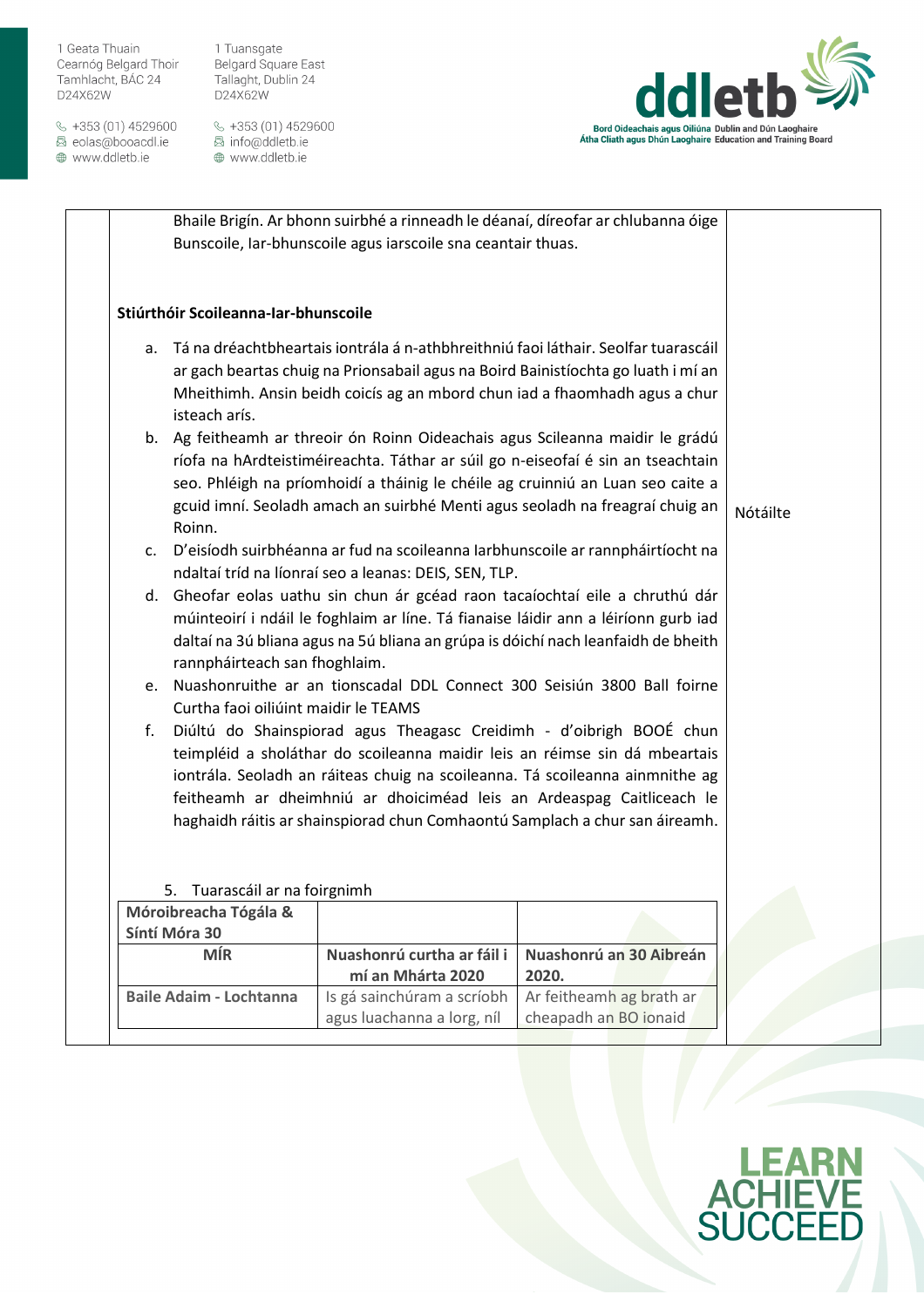1 Tuansgate Belgard Square East Tallaght, Dublin 24 D24X62W

 $\&$  +353 (01) 4529600 圆 eolas@booacdl.ie

www.ddletb.ie



|                                                                  | sé ina thosaíocht faoi<br>láthair.                                                                                                                                                                                             |                                                                                                                                                                                                                                                                                     |  |
|------------------------------------------------------------------|--------------------------------------------------------------------------------------------------------------------------------------------------------------------------------------------------------------------------------|-------------------------------------------------------------------------------------------------------------------------------------------------------------------------------------------------------------------------------------------------------------------------------------|--|
| <b>Coláiste Pobail Ard</b><br>Giolláin - Céim 1                  | Tá an staighre in úsáid<br>arís, eochracha Chéim 1<br>tugtha do Sisk. Tá Sisk ar<br>an láithreán ag cur suas<br>scafalra struchtúrach.                                                                                         | An Tuarascáil Deiridh á<br>cur i gcrích ag KSN agus<br>Táillí na Foirne Deartha<br>(FD) á gcomhaontú.                                                                                                                                                                               |  |
| C.P. Bhaile Brigín -<br><b>Foirgneamh Ionaid</b>                 | Táillí na Foirne Deartha<br>(FD) le socrú, Suirbhéir<br>Cainníochta ón ROS le<br>deimhniú ag an BOO agus<br>déanfaidh sé/sí<br>athbhreithniú ar na táillí.<br>Beidh KSNPM i<br>dteagmháil nuair a<br>bhfaighidh siad é.        | Cead pleanála, Deimhniú<br>Sábháilteachta ó<br>Dhóiteán agus Teastas<br>Rochtana do Dhaoine faoi<br>Mhíchumas faighte.<br>Rinne KSNPM moladh<br>maidir le táillí a ardú<br>30/4/20.<br>Eisíodh moladh maidir le<br>táille leasaithe 5/5/20.<br>Ag feitheamh ar<br>fhaomhadh ón ROS. |  |
| Iarthar na Cathrach -<br>Oibreacha um<br>Shábháilteacht Dóiteáin | Tá George ag fiosrú faoi<br>na táillí gan íoc<br>Caithfidh SMT cinneadh a<br>dhéanamh an bhfuil litir<br>ón ROS ag teastáil uainn<br>lena slánófar ÁCDL i leith<br>foirgneamh a úsáid a<br>d'fhéadfadh a bheith<br>dainséarach | Fiosrú á dhéanamh leis an<br>ROS maidir le Táillí.<br>Níl a thuilleadh le<br>tuairisciú.                                                                                                                                                                                            |  |
| Iarthar na Cathrach -<br>(Foirgneamh Nua PSN)                    | Tugtha ar láimh                                                                                                                                                                                                                | Tionscadal na Roinne.<br>Beidh Derek Hennessy ina<br>ionadaí ar son Átha Cliath<br>& Dhún Laoghaire maidir<br>leis an tionscadal seo.                                                                                                                                               |  |
| <b>Coláiste Chilliain - Adapt</b>                                | Chuathas i dteagmháil le<br>John Sally, measúnú an<br>Ailtire sceidealaithe don                                                                                                                                                | Tuarascáil ar an Tairiscint,<br>EO, Litir Intinne agus Litir<br>Ghlactha maidir le MCOH<br>á n-eisiúint.                                                                                                                                                                            |  |

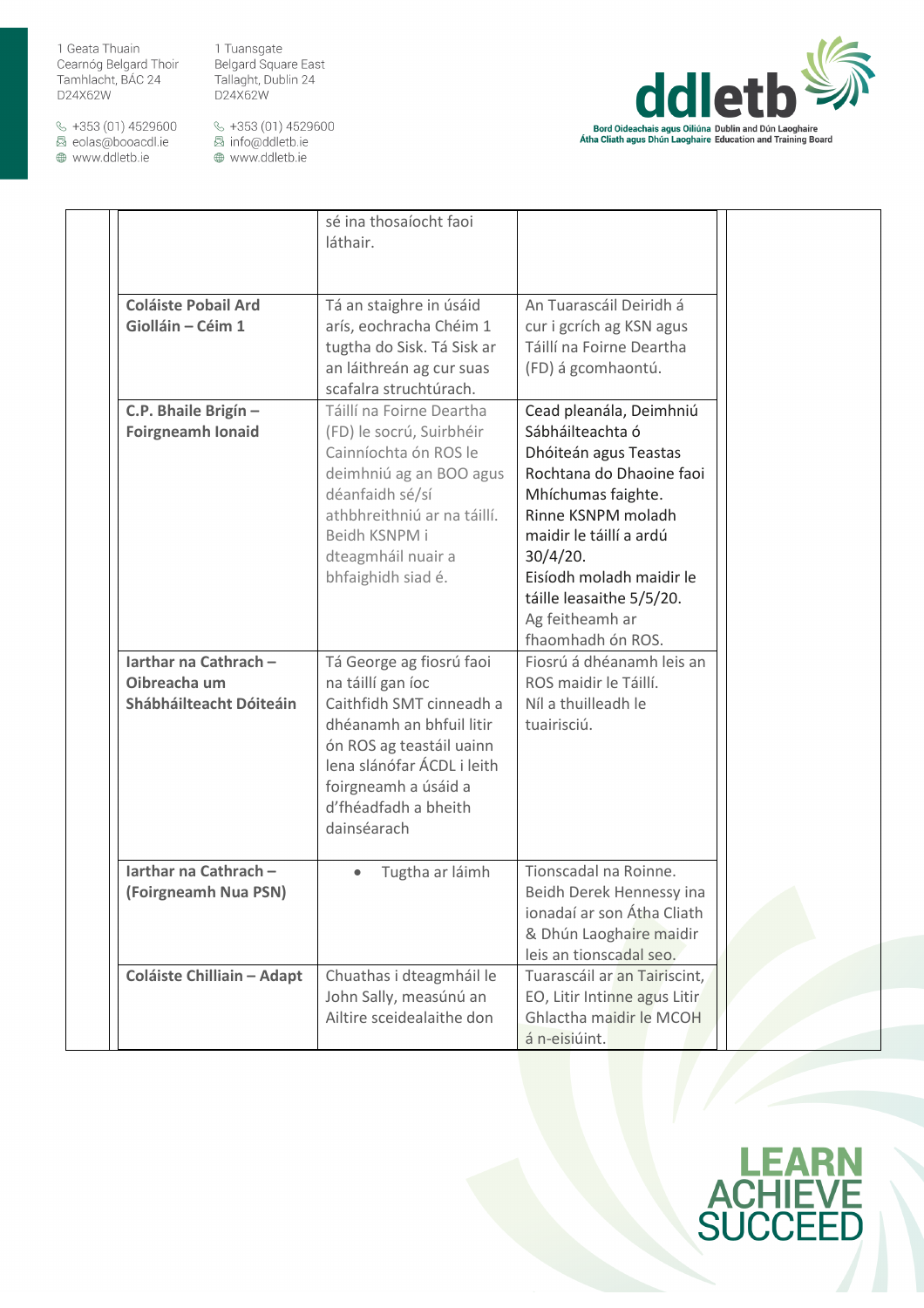1 Tuansgate Belgard Square East Tallaght, Dublin 24 D24X62W

 $\&$  +353 (01) 4529600 圆 eolas@booacdl.ie

www.ddletb.ie



|                                  | Mháirt seo chugainn, an     |                             |  |
|----------------------------------|-----------------------------|-----------------------------|--|
|                                  | 31 Márta                    | Tá Derek Hennessy ina       |  |
|                                  |                             | Phointe Teagmhála nua.      |  |
| <b>Foirgneamh Buan Danu</b>      | Tá Karl chun aighneacht a   | Tá an aighneacht don        |  |
|                                  | ullmhú don ROS,             | Roinn á cur i gcrích. Chuir |  |
|                                  | sainchúram a scríobh don    | Peter Ging an Deimhniú      |  |
|                                  | FD i gcomhair Chéim 2       | Sábháilteachta Dóiteáin     |  |
|                                  | agus Togra Táille a fháil ó | agus an Teastas Rochtana    |  |
|                                  | Peter i gcomhair Chéim 1    | do Dhaoine faoi             |  |
|                                  |                             | Mhíchumas isteach. Ag       |  |
|                                  |                             | obair ar na Doiciméid       |  |
|                                  |                             | Tairisceana do Chéim 1      |  |
| Eblana                           | Le Debbie (KF)              | Níl aon rud nua le          |  |
|                                  |                             | tuairisciú                  |  |
| <b>Síneadh CP Fhine Gall</b>     | Thug an Roinn Oideachais    | Níl a thuilleadh le         |  |
|                                  | agus Eolaíochta cuairt ar   | tuairisciú.                 |  |
|                                  | an láithreán go luath i mí  | CSB le hullmhú faoi         |  |
|                                  | an Mhárta                   | dheireadh na míosa.         |  |
| Gaelcholáiste Reachrann          | Céim 2B curtha faoi         | Sainchúram Athraithe        |  |
|                                  | bhráid ÁCDL an 24 Márta     | curtha isteach              |  |
|                                  | Caithfidh Karl an           | Céim 2B curtha isteach      |  |
|                                  | Sainchúram Athraithe a      | Sonraisc na Foirne          |  |
|                                  | chur chuig an ROS agus      | Deartha curtha isteach.     |  |
|                                  | Céim 2B a athbhreithniú     |                             |  |
|                                  | agus é a chur faoi bhráid   |                             |  |
|                                  | an ROS                      |                             |  |
|                                  |                             |                             |  |
| Foirgneamh Buan do               |                             | Tionscadal ROS. Tá Derek    |  |
| 1,000 Dalta ag CP an             |                             | Hennessy ina theagmhálaí    |  |
| Ghrifín (Comhaontú               | Níl a thuilleadh le         | le ÁCDL. Tá an ROS i        |  |
| Seirbhíse sínithe)               | tuairisciú                  | mbun cainteanna le          |  |
|                                  |                             | CCÁCT maidir le             |  |
|                                  |                             | Réamhphleanáil.             |  |
| <b>Coláiste Pobail Choill an</b> | Fabhtanna fós á réiteach.   | Fabhtanna fós á réiteach.   |  |
| Rí                               | Iniúchadh á dhéanamh ar     | Iniúchadh á dhéanamh ar     |  |
|                                  | shaincheisteanna            | shaincheisteanna            |  |
|                                  | leictreacha agus TF.        | leictreacha agus TF         |  |
| An Chiseog - Lochtanna           | BOOÁCDL ag plé le           | Sa Tréimhse Dliteanais      |  |
| & Cuntas Deiridh                 | saincheisteanna             | Lochtanna. (Tréimhse        |  |
|                                  | cothabhála go díreach       | Dliteanais Lochtanna)       |  |

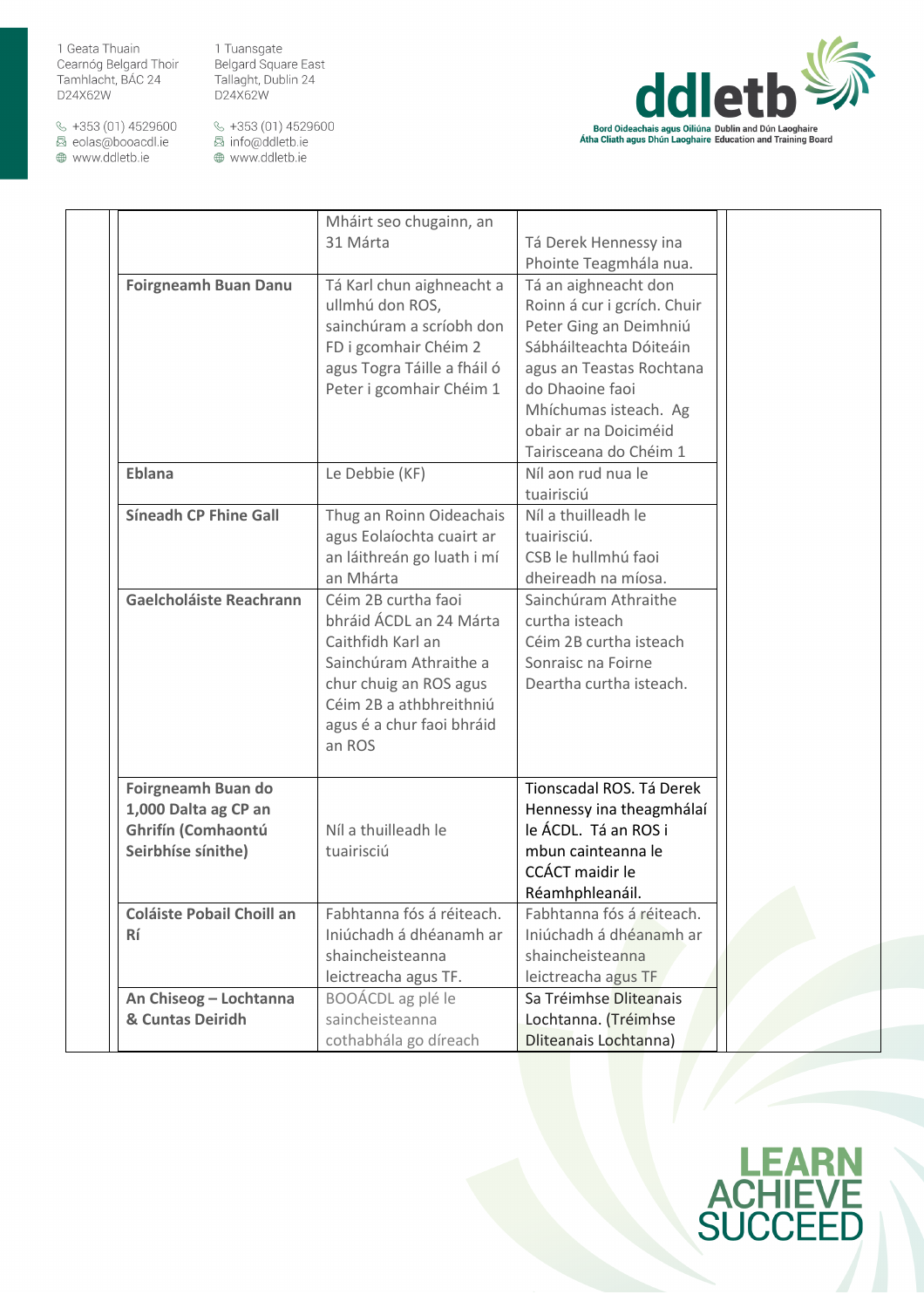1 Tuansgate Belgard Square East Tallaght, Dublin 24 D24X62W

 $\&$  +353 (01) 4529600 圆 eolas@booacdl.ie

www.ddletb.ie



|                                                     | (líne draenála/haiste<br>rochtana dín).                                                                                                                                                                                                                                                                      | Roinnt míreanna stairiúla<br>á socrú ag KSNPM.                                                                                                              |
|-----------------------------------------------------|--------------------------------------------------------------------------------------------------------------------------------------------------------------------------------------------------------------------------------------------------------------------------------------------------------------|-------------------------------------------------------------------------------------------------------------------------------------------------------------|
| <b>Coláiste Pobail</b><br>Leamhcáin                 | Céim 2b curtha faoi<br>bhráid an ROS an 6<br>Feabhra 2020 (AMcC).<br>Táillí na Foirne Deartha le<br>socrú, eiseoidh BOOÁCDL<br>litir chuig an ROS ina<br>sonrófar an stádas reatha.                                                                                                                          | Chomhaontaigh KSNPM<br>go n-ardófaí táille na<br>Foirne Deartha amhail an<br>21/4/20.<br>Ag feitheamh ar mhaoiniú<br>ón ROS. Faomhadh<br>páirteach faighte. |
| Coláiste Pobail Lusca -<br>Céim <sub>2</sub>        | Meastar go gcuirfear<br>roinnt seachtainí leis an<br>gclár.                                                                                                                                                                                                                                                  | Mar gheall ar shrianta<br>Covid-19 táimid ag<br>feitheamh ar<br>mheastachán maidir le<br>dáta críochnaithe ionchais<br>leasaithe.                           |
| Coláiste Pobail na Sceirí-<br>Síneadh               | Cuirfidh Karl freagra chuig<br>an ROS mar gheall ar<br>thoradh na Cuairte<br>Teicniúla ag tús na míosa.                                                                                                                                                                                                      | Athraíodh an raon<br>feidhme tar éis Chuairt<br>Theicniúil na Roinne.<br>Beidh tionchar aige sin ar<br>shuíomh agus<br>sheachadadh TA (2020).               |
| <b>Coláiste Pobail Fhionáin -</b><br><b>Síneadh</b> | Cuireadh comparáid idir<br>costais i gcrích i ndáil le<br>hathchóiriú an fhoirgnimh<br>reatha agus foirgneamh<br>nua a thógáil. (AMcC)<br>Eiseoidh BOOÁCDL treoir<br>chun tuarascáil<br>féidearthachta eile a<br>dhéanamh agus<br>déanfaidh KSNPM í a phlé<br>leis an bhFoireann<br>Deartha ina dhiaidh sin. | Comparáid idir costais<br>curtha faoi bhráid<br>BOOÁCDL.<br>Sainchúram á dhréachtú<br>do staidéar<br>féidearthachta.<br>Fadhbanna eile fós á bplé.          |
| Scoil Bhuan do 1,000<br>Dalta i Sord                | Dul chun cinn maith á<br>dhéanamh ag an                                                                                                                                                                                                                                                                      | Ag feitheamh ar<br>nuashonrú maidir leis an                                                                                                                 |
|                                                     | gconraitheoir ar an<br>láithreán, Ag súil go                                                                                                                                                                                                                                                                 | dáta críochnaithe mar<br>gheall ar Covid-19.                                                                                                                |

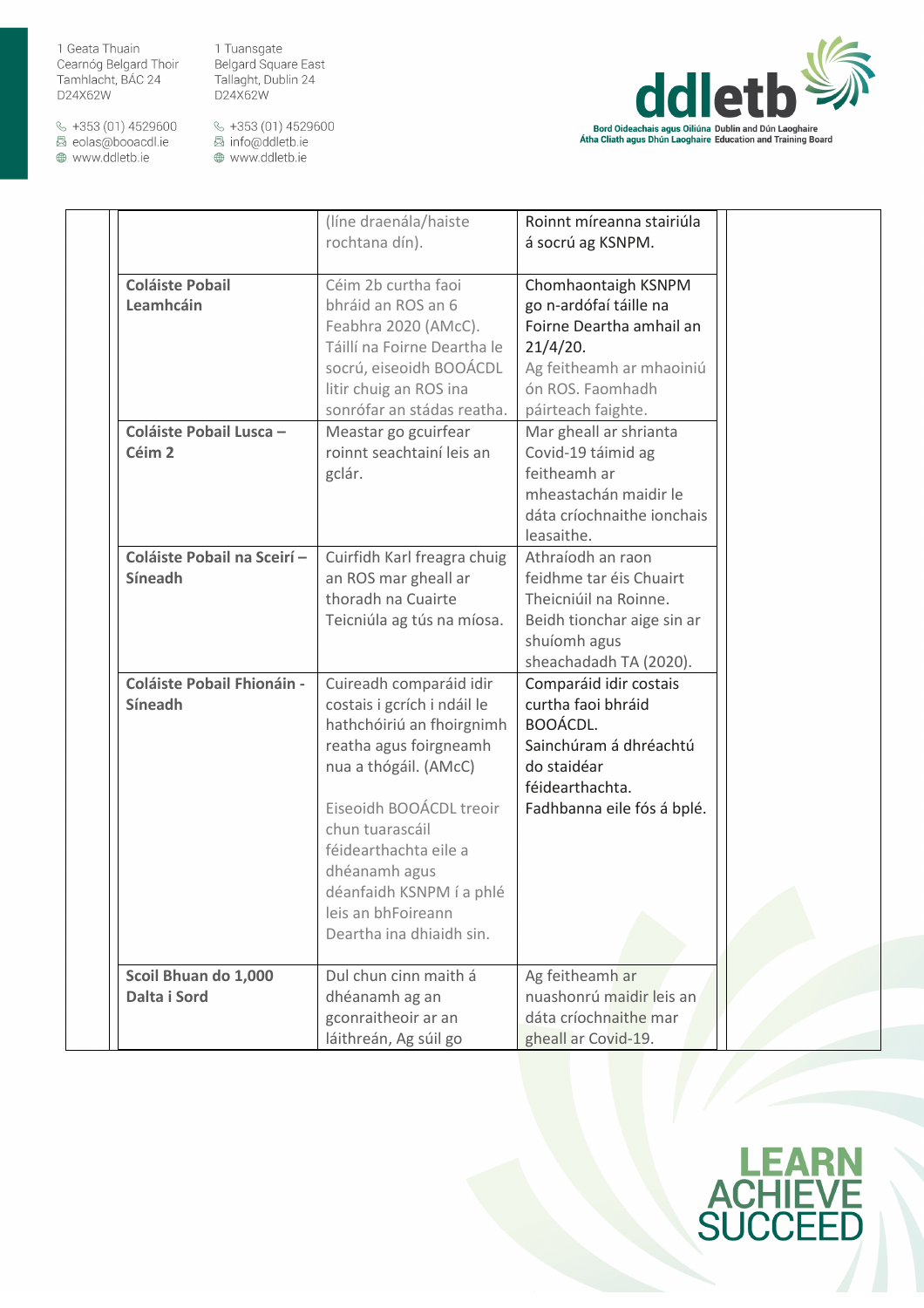1 Tuansgate Belgard Square East Tallaght, Dublin 24 D24X62W

 $\&$  +353 (01) 4529600 圆 eolas@booacdl.ie

www.ddletb.ie



|                                                    | gcuirfear i gcrích é ag<br>deireadh mhí an<br>Mheithimh 2020                                                                                                                                                                         |                                                                                                                                                                                                                                 |
|----------------------------------------------------|--------------------------------------------------------------------------------------------------------------------------------------------------------------------------------------------------------------------------------------|---------------------------------------------------------------------------------------------------------------------------------------------------------------------------------------------------------------------------------|
| <b>SH Bhaile Brigín - Cuntas</b><br><b>Deiridh</b> | Comhaontaíodh an figiúr<br>don chuntas deiridh le<br>Cleary Doyle, d'eisigh JPD<br>an deimhniú íocaíochta.<br>An sonrasc deireanach<br>íoctha le Cleary Doyle.<br>Fiosróidh KNSPM le JPD<br>faoi stádas na tuarascála<br>ar Chéim 5. | Fiosróidh KNSPM le JPD<br>faoi stádas na tuarascála<br>ar Chéim 5.                                                                                                                                                              |
| <b>C.P. Pháirc Bhaile Choilín</b><br>- SNU         | Tuarascáil ar an tairiscint<br>á breithniú faoi láthair.                                                                                                                                                                             | Tairiscint na Foirne<br>Deartha curtha i gcrích.<br>D'eisigh BOOÁCDL<br>litreacha intinne agus<br>litreacha iarratais.<br>Ag feitheamh go dtí go<br>rachaidh an ré aithrí<br>imithe in éag.                                     |
| <b>SNU Mhóin Seiscinn</b>                          | Ní bhfuarthas aon<br>nuashonrú ón Roinn                                                                                                                                                                                              | Comhfhreagras faighte ón<br>ROS, soiléiriú á iarraidh                                                                                                                                                                           |
| Naomh Caoimhín - SNU                               | Tuarascáil ar an tairiscint<br>á breithniú faoi láthair.                                                                                                                                                                             | Tairiscint maidir leis an<br>bhFoireann Deartha<br>curtha i gcrích agus<br>d'eisigh BOOÁCDL an litir<br>intinne agus na litreacha<br>iarratais an 29/4/20.<br>Ag feitheamh go dtí go<br>rachaidh an ré aithrí<br>imithe in éag. |
| <b>Cóiríocht Shealadach</b>                        |                                                                                                                                                                                                                                      |                                                                                                                                                                                                                                 |
| <b>Cóiríocht Shealadach</b><br>2019                | Coláiste Cois Life -                                                                                                                                                                                                                 | <b>Coláiste Cois Life</b>                                                                                                                                                                                                       |

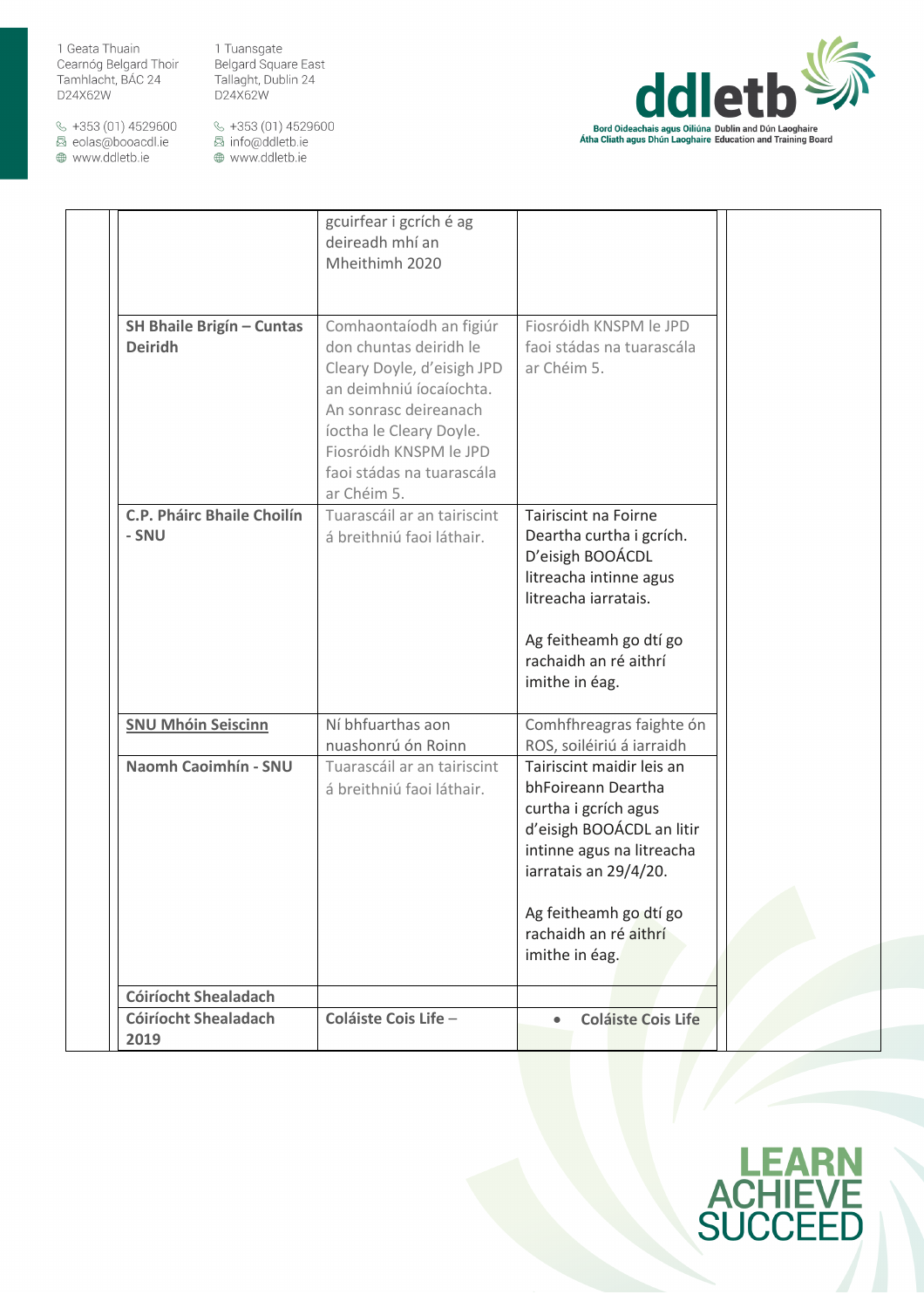$\&$  +353 (01) 4529600 圆 eolas@booacdl.ie

www.ddletb.ie

1 Tuansgate Belgard Square East Tallaght, Dublin 24 D24X62W



| larratas curtha isteach ar | Cinneadh faighte chun       |  |
|----------------------------|-----------------------------|--|
| Chead Coinneála            | Cead a Thabhairt. Ag        |  |
|                            | feitheamh ar an             |  |
|                            | Dámhachtain Deiridh an      |  |
|                            | 10 Meitheamh,               |  |
| Tionscadal deimhnithe      |                             |  |
|                            |                             |  |
| mar Nach Mór               | Jarratas á chur isteach ar  |  |
| Críochnaithe               | BCAR.                       |  |
|                            |                             |  |
| An Cuntas Deiridh á phlé   |                             |  |
|                            | Cruinniú Teams le WBS,      |  |
|                            | laghdaíodh an t-éileamh     |  |
|                            | ar €105k go dtí €80k, WBS   |  |
|                            | ag iarraidh beart a shocrú. |  |
|                            | Sonrasc déanta amach i      |  |
|                            | gcomhair €100k, bhíothas    |  |
|                            | i dteagmháil le George ar   |  |
|                            | maidin ina leith. Táillí FD |  |
|                            |                             |  |
|                            | leasaithe curtha faoi       |  |
| Ard Giolláin -             | bhráid an ROS, Rialú CO     |  |
| Tairiscint foilsithe ar    | ar láimh, is gá é a chur    |  |
| Etenders                   | faoi bhráid an ROS.         |  |
|                            |                             |  |
|                            | <b>Ard Giolláin</b>         |  |
|                            | Tréimhse Tairisceana        |  |
|                            | sínte mar gheall ar Covid   |  |
| Cead Pleanála, Deimhniú    | 19. Cuirfear an dáta        |  |
| Sábháilteachta Dóiteáin    | deiridh siar go dtí         |  |
| agus Teastas Rochtana do   | deireadh mhí Mheán          |  |
| Dhaoine faoi Mhíchumas     | Fómhair.                    |  |
|                            |                             |  |
| mar an chéad chéim eile    |                             |  |
|                            | Cead Pleanála, Deimhniú     |  |
|                            | Sábháilteachta Dóiteáin     |  |
|                            | agus Teastas Rochtana do    |  |
| <b>5 CR Ard Giolláin</b>   | Dhaoine faoi Mhíchumas      |  |
| Cuntas Deiridh faofa ag    | curtha isteach, an 20       |  |
| an ROS                     | Lúnasa tugtha mar dháta     |  |
|                            | ionchais dá bhfaomhadh.     |  |
|                            |                             |  |
| $Danu -$                   | <b>5 CR Ard Giolláin</b>    |  |
|                            |                             |  |

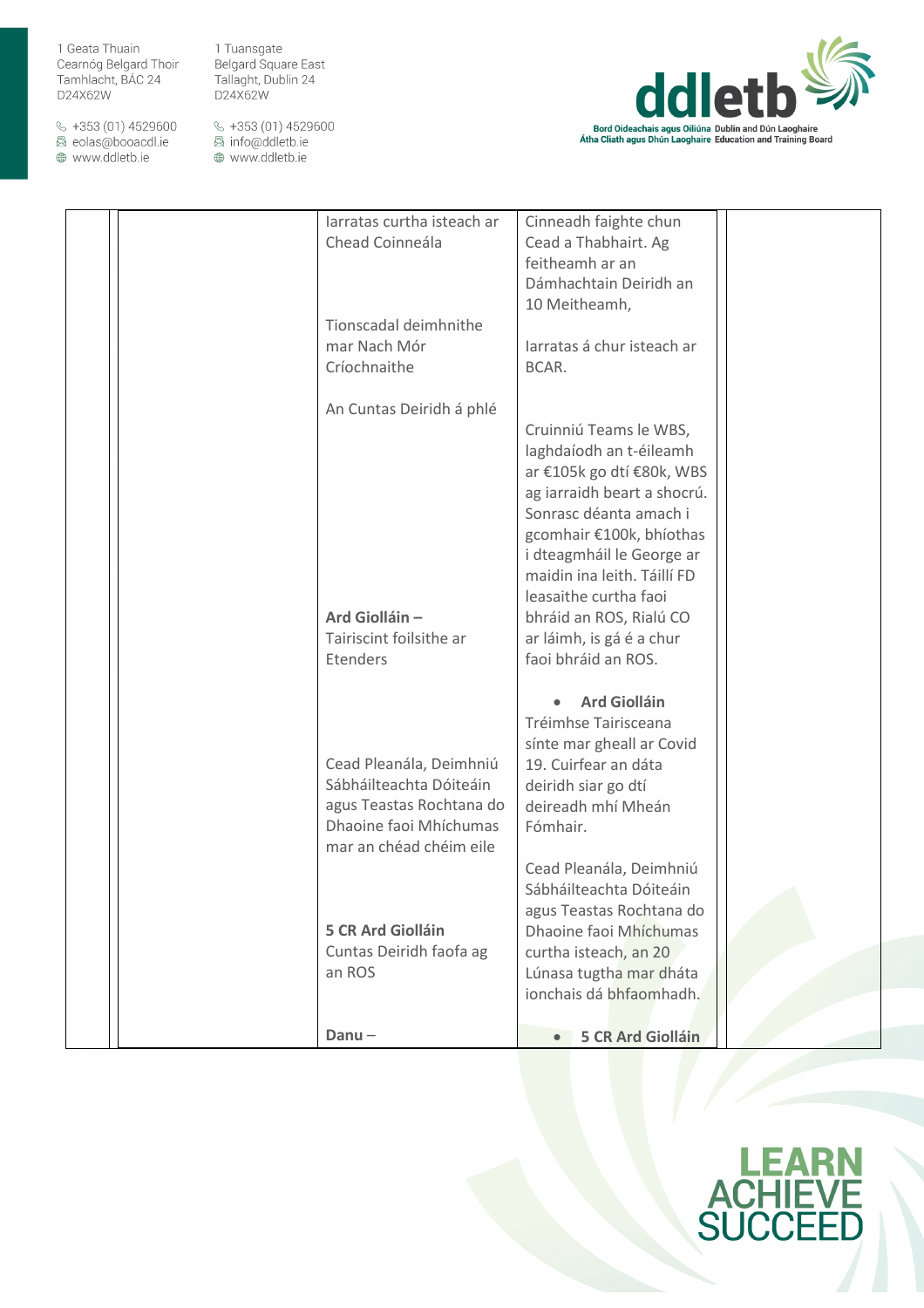$\&$  +353 (01) 4529600 圆 eolas@booacdl.ie

www.ddletb.ie

1 Tuansgate Belgard Square East Tallaght, Dublin 24 D24X62W



|  | Oibreacha Breise ar láimh.    | Cuntas Deiridh faofa ag    |  |
|--|-------------------------------|----------------------------|--|
|  |                               | an ROS. Litir              |  |
|  |                               | íostarraingthe 95% eisithe |  |
|  |                               | chuig an ROS               |  |
|  | TA Shoird-                    |                            |  |
|  | Karl chun an scéal a          | Danu                       |  |
|  | fhiosrú le McAvoy's           | Oibreacha Breise dar       |  |
|  |                               |                            |  |
|  |                               | luach €85k ar láimh        |  |
|  |                               | chomh luath is a           |  |
|  |                               | bhainfear srianta Covid    |  |
|  | Fine Gall $-2$ CR             | 19.                        |  |
|  | Karl chun an scéal a          |                            |  |
|  | fhiosrú le Susan in Poval     | <b>TA Shoird</b>           |  |
|  | Worthingtons                  | Cuntas Deiridh             |  |
|  |                               | comhaontaithe i            |  |
|  |                               | bprionsabal, curtha faoi   |  |
|  |                               | bhráid an ROS lena         |  |
|  |                               | fhaomhadh                  |  |
|  |                               |                            |  |
|  |                               |                            |  |
|  |                               | Fine Gall $-2$ CR          |  |
|  |                               | Fuarthas Iarratas ar       |  |
|  | Na Sceirí-                    | Fhaisnéis maidir le        |  |
|  | Doiciméad Tairisceana         | Pleanáil, tá Susan in PW   |  |
|  | mar Dhréacht                  | ag iarraidh comhaontú a    |  |
|  |                               | dhéanamh le Comhairle      |  |
|  |                               | Contae Fhine Gall,         |  |
|  |                               | d'fhéadfadh a bheith       |  |
|  |                               | orainn iarratas ar chead   |  |
|  |                               | pleanála a chur isteach    |  |
|  |                               |                            |  |
|  |                               | arís le haghaidh suíomh    |  |
|  |                               | difriúil.                  |  |
|  |                               | Deireadh 2020 tugtha       |  |
|  |                               | mar dháta críochnaithe     |  |
|  | <b>Scoil Bhuan an Ghrifín</b> | anois                      |  |
|  | ina Thionscadal de chuid      |                            |  |
|  | na Roinne anois               | Na Sceirí-                 |  |
|  |                               | Jarradh comhairle ó OCP.   |  |
|  |                               | Eiseofar an leagan deiridh |  |
|  |                               | de na Doiciméid leis an    |  |
|  |                               | roinn Soláthair go luath   |  |
|  |                               |                            |  |

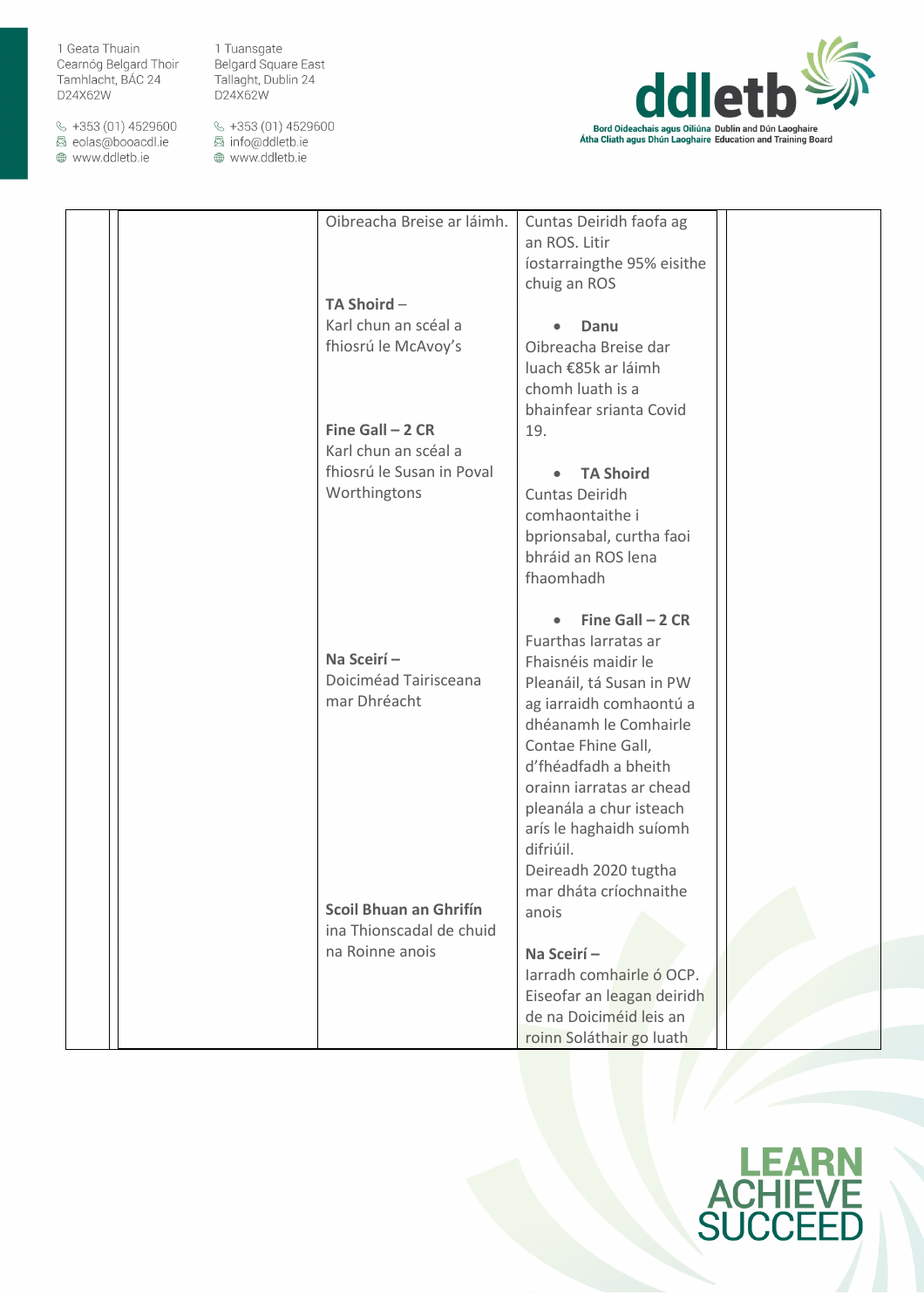$\&$  +353 (01) 4529600 圆 eolas@booacdl.ie

www.ddletb.ie

Belgard Square East Tallaght, Dublin 24 D24X62W

1 Tuansgate



|                                         | An<br>Ghráinseach/Gaelcholáist<br>e Reachrann<br>Cuntas Deiridh<br>SN Naomh Caoimhín -<br>Níl sé ag dul ar aghaidh<br>faoi láthair | an tseachtain seo<br>chugainn, Tairiscint á cur<br>isteach le haghaidh<br>Príomhchonraitheora<br>agus an soláthraí TA<br>sainiúil á nuachan dóibh.<br>$(2)$ Thairiscint - 1<br>Chonradh)<br>Scoil Bhuan an Ghrifín<br>Féach ar an nuashonrú<br>thuas. |  |
|-----------------------------------------|------------------------------------------------------------------------------------------------------------------------------------|-------------------------------------------------------------------------------------------------------------------------------------------------------------------------------------------------------------------------------------------------------|--|
|                                         |                                                                                                                                    | An<br>Ghráinseach/Gaelcholáist<br>e Reachrann<br>Cruinniú na bhFoirne<br>Cuntais Deiridh idir an<br>Fhoireann Deartha agus<br>McAvoys le bheith ar siúl<br>an tseachtain seo<br>chugainn.                                                             |  |
|                                         |                                                                                                                                    | <b>SN Naomh Caoimhín</b><br>Tionscadal ar feitheamh.<br>Déanfaidh Derek<br>Hennessy é sin a<br>bhainistiú as seo amach                                                                                                                                |  |
| <b>Oibreacha Samhraidh</b><br>2015/2016 |                                                                                                                                    |                                                                                                                                                                                                                                                       |  |
| Oibreacha Samhraidh<br>2015/16          | Na tionscadail uile curtha<br>i gcrích, seachas Fine Gall<br>agus na Sceirí. Íocaíochtaí                                           |                                                                                                                                                                                                                                                       |  |
|                                         | coinneála le híoc (AMcC)                                                                                                           |                                                                                                                                                                                                                                                       |  |
|                                         | Fine Gall & Na Sceirí                                                                                                              | Fine Gall & Na Sceirí                                                                                                                                                                                                                                 |  |

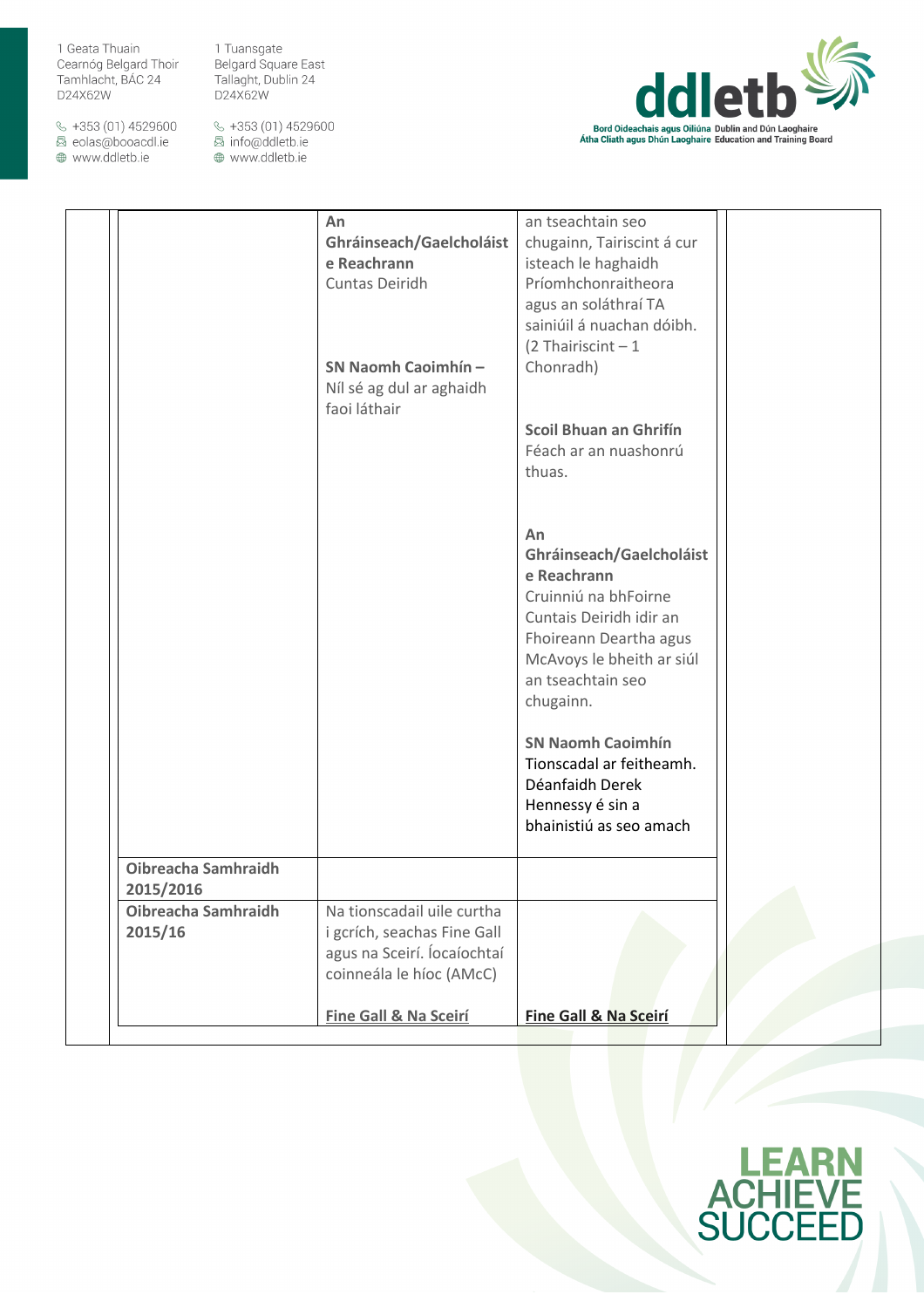$\&$  +353 (01) 4529600 圆 eolas@booacdl.ie

www.ddletb.ie

1 Tuansgate Belgard Square East Tallaght, Dublin 24 D24X62W



|                             | iarratas ar shainchúram<br>athraithe chuig an ROS.<br>Táillí na n-ailtirí fós le<br>comhaontú.                                                                                                                                                                                                                                                                                               | comhaontú le POTA<br>(Ailtire). Beagnach curtha<br>i gcrích.<br>Ina dhiaidh sin, caithfear<br>tairiscintí a lorg arís<br>maidir leis an tSeirbhís<br>Ailtireachta sula bhféadfaí<br>bogadh ar aghaidh leis an<br>tionscadal.<br>Sainchúram Athraithe á<br>ullmhú lena chur faoi<br>bhráid an ROS (KF) |  |
|-----------------------------|----------------------------------------------------------------------------------------------------------------------------------------------------------------------------------------------------------------------------------------------------------------------------------------------------------------------------------------------------------------------------------------------|-------------------------------------------------------------------------------------------------------------------------------------------------------------------------------------------------------------------------------------------------------------------------------------------------------|--|
| Oibreacha Samhraidh<br>2020 |                                                                                                                                                                                                                                                                                                                                                                                              |                                                                                                                                                                                                                                                                                                       |  |
| Oibreacha Samhraidh<br>2020 | 13 tionscadal faofa faoi<br>Chórais Sábháilteachta<br>Beatha - Domhnach Bat,<br>Na Sceirí, Fine Gall, an<br>Gráinseach, Coláiste<br>Pobail Setanta, Scoil<br>Gráinne, CP Mhic Dara,<br>Teach na Giúise, na<br>Glaschnoic, Móin<br>Seiscinn, Baile Adaim,<br>Páirc Bhaile Choilín &<br>Coláiste Chilliain<br>Tairiscintí FD á measúnú<br>faoi láthair ar mhaithe le<br>ceapacháin a dhéanamh. | Dréachtóidh KSNPM litir<br>intinne agus litreacha<br>iarratais ionas go n-<br>eiseoidh BOOÁCDL iad.                                                                                                                                                                                                   |  |
| <b>Cóiríocht Shealadach</b> |                                                                                                                                                                                                                                                                                                                                                                                              |                                                                                                                                                                                                                                                                                                       |  |
| <b>Cóiríocht Shealadach</b> | Fine Gall-                                                                                                                                                                                                                                                                                                                                                                                   | <b>Fine Gall -</b><br>$\bullet$                                                                                                                                                                                                                                                                       |  |
| 2020/2021                   | Jarratas le bheidh curtha<br>faoi bhráid an ROS                                                                                                                                                                                                                                                                                                                                              | larratas ar CSB le cur faoi<br>bhráid an ROS faoi                                                                                                                                                                                                                                                     |  |

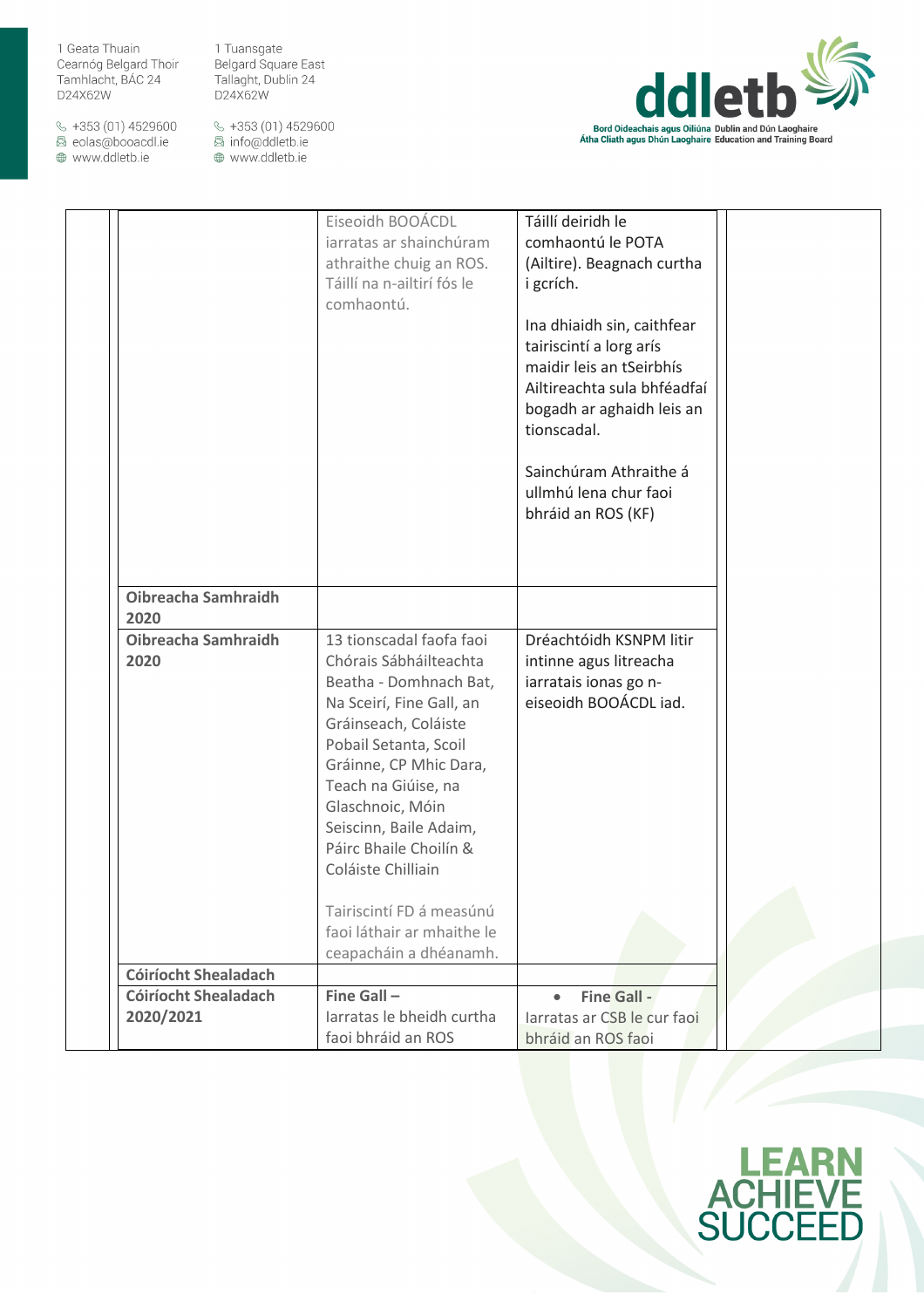$\&$  +353 (01) 4529600 圆 eolas@booacdl.ie

www.ddletb.ie

1 Tuansgate Belgard Square East Tallaght, Dublin 24 D24X62W



|                               | dheireadh mhí na            |  |
|-------------------------------|-----------------------------|--|
|                               | Bealtaine.                  |  |
|                               |                             |  |
| An Grífín -                   |                             |  |
| Tá an ROS tar éis 5 CR a      | An Grífín                   |  |
| fhaomhadh, mar aon le         | Tairiscint fógartha;        |  |
| cóiríocht choimhdeach         | síneadh an dáta deiridh     |  |
| agus athruithe sa Chiseog     | mar gheall ar Covid - 19    |  |
|                               |                             |  |
| Tairiscint réidh faoin 10     | Cead pleanála curtha        |  |
| Aibreán                       | isteach. Moilleanna ar an   |  |
| Pleanáil réidh faoin 10       | measúnú mar gheall ar       |  |
| Aibreán                       | Covid-19                    |  |
|                               |                             |  |
|                               |                             |  |
|                               | Táthar ag súil go gcuirfear |  |
|                               | i gcrích é i ndeireadh mhí  |  |
|                               | Mheán Fómhair.              |  |
| An                            |                             |  |
| Ghráinseach/Reachrann         | An                          |  |
| Ní bhfuarthas aon             | Ghráinseach/Rea             |  |
| chinneadh ón ROS, ag          | chrann                      |  |
| iarraidh TA Bhéal             | Ní bhfuarthas aon           |  |
| Maighne a úsáid               | chinneadh ón ROS maidir     |  |
|                               | le TA Bhéal Maighne a       |  |
| Tairiscint don Fhoireann      | úsáid                       |  |
| Deartha                       |                             |  |
|                               | Tairiscint le haghaidh      |  |
| <b>Gaelcholáiste Chluain</b>  | Foireann Deartha i          |  |
| Dolcáin-                      | ndeireadh mhí na            |  |
| Tairiscint maidir leis an     |                             |  |
|                               | <b>Bealtaine</b>            |  |
| bhFoireann Deartha ag an      | Gaelcholáiste               |  |
| soláthar                      | <b>Chluain Dolcáin</b>      |  |
|                               | Tairiscintí dúnta an 8      |  |
|                               | Bealtaine. Déanfaidh an     |  |
| Aonad Bhaile Lotrail Níl a    | BO ionaid na tairiscintí a  |  |
| thuilleadh le tuairisciú      | mheasúnú.                   |  |
|                               |                             |  |
|                               | <b>Aonad Bhaile</b>         |  |
| <b>ERST (Uaireolaíocht) -</b> | Lotrail                     |  |
| Litir eisithe                 | Ní bhfuarthas aon           |  |
|                               | nuashonrú                   |  |
|                               |                             |  |

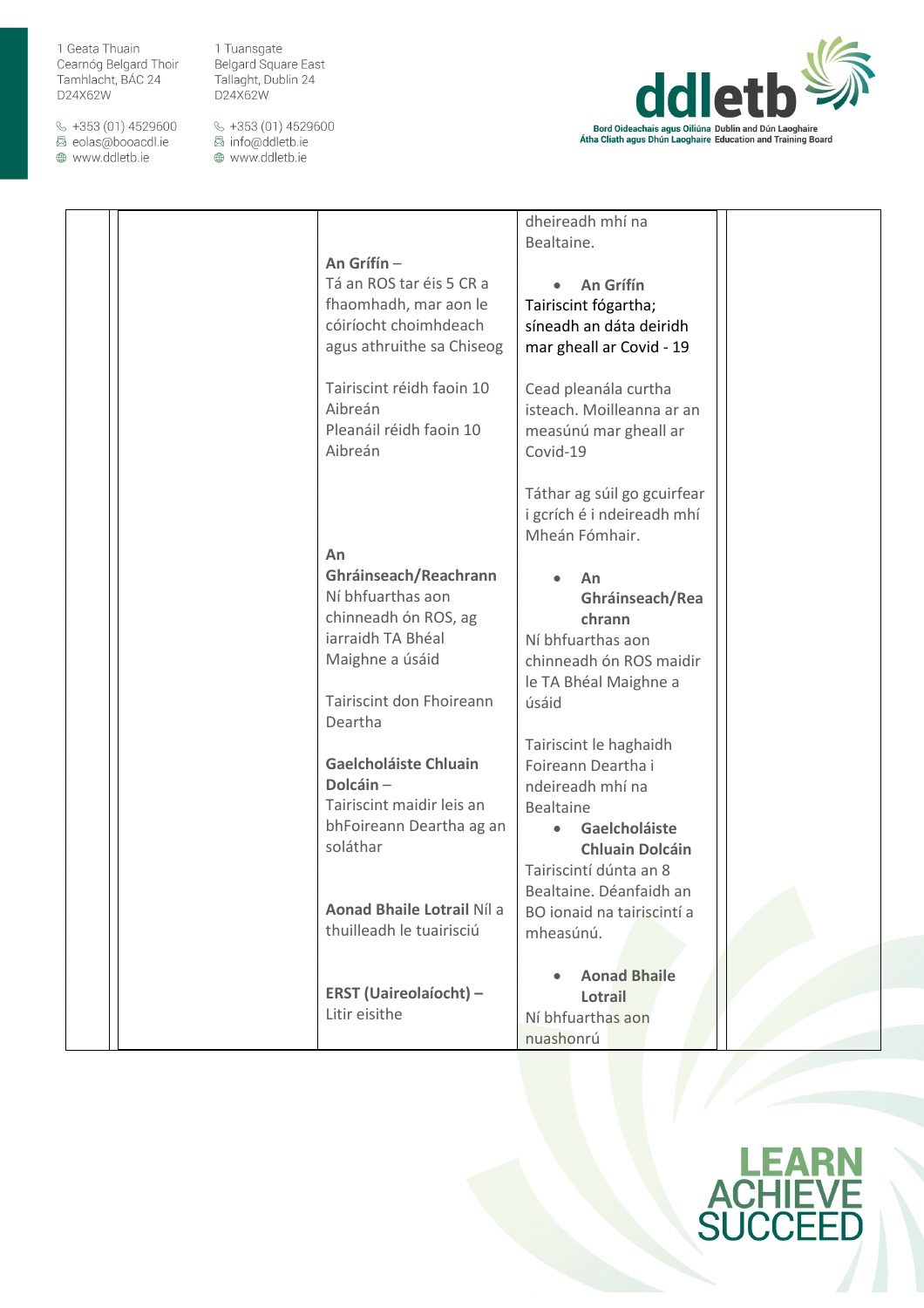$\&$  +353 (01) 4529600 圆 eolas@booacdl.ie

www.ddletb.ie

1 Tuansgate Belgard Square East Tallaght, Dublin 24 D24X62W



|                      | P.S.N. Ghleann na<br>hAbhann-<br>Rachaidh Karl i<br>dteagmháil le Ann Flynn<br>P.S.N. an Mhóinéir<br>Leathain $-$<br>Dúirt Tom Plunkett go<br>gcuirfear tús leis an Scoil i<br>CP Shoird Níl a thuilleadh<br>le tuairisciú                                | <b>ERST</b><br>(Uaireolaíocht)<br>Déanfaidh an BO nua é sin<br>a bhainistiú.<br>P.S.N. Ghleann<br>na hAbhann<br>I dteagmháil leis an ROS,<br>cuireadh moill air mar<br>gheall ar Covid-19<br>P.S.N. an<br>Mhóinéir<br>Leathain<br>Níl a thuilleadh le<br>tuairisciú.<br>Is é Derek an pointe<br>teagmhála nua. | Nótáilte |
|----------------------|-----------------------------------------------------------------------------------------------------------------------------------------------------------------------------------------------------------------------------------------------------------|----------------------------------------------------------------------------------------------------------------------------------------------------------------------------------------------------------------------------------------------------------------------------------------------------------------|----------|
| Oibreacha Éigeandála |                                                                                                                                                                                                                                                           |                                                                                                                                                                                                                                                                                                                | Nótáilte |
| Oibreacha Éigeandála | <b>Baile Adaim - Lochtanna</b><br>- Bailte Scoilte<br>Níl sé ina thosaíocht sa<br>ghearrthéarma<br>CP Bhaile Brigín -<br>Rochtain do Chách -<br>Seomra na<br>hEacnamaíochta Baile-<br>Tuarascáil ar an tairiscint<br>á cruthú.<br>I.B.O. Dhún Laoghaire - | <b>Baile Adaim - Lochtanna</b><br>- Bailte Scoilte -<br>Féach ar an nuashonrú<br>thuas<br>CP Bhaile Brigín -<br>Rochtain do Chách -<br>Seomra na<br>hEacnamaíochta Baile-<br>Deontas faighte ón Roinn.<br>Conraitheoir le ceapadh.<br>Dáta tosaithe faoi réir                                                  |          |
|                      | Fiosróidh Karl le AGP faoi<br>sheirbhísí SC a chur san                                                                                                                                                                                                    | Covid.                                                                                                                                                                                                                                                                                                         |          |
|                      | áireamh mar bhreisiú ar a<br>dtáille agus cinnteoidh sé                                                                                                                                                                                                   | <b>I.B.O. (KSN)</b><br>Fiosróidh Karl le AGP faoi<br>sheirbhísí SC a chur san                                                                                                                                                                                                                                  |          |

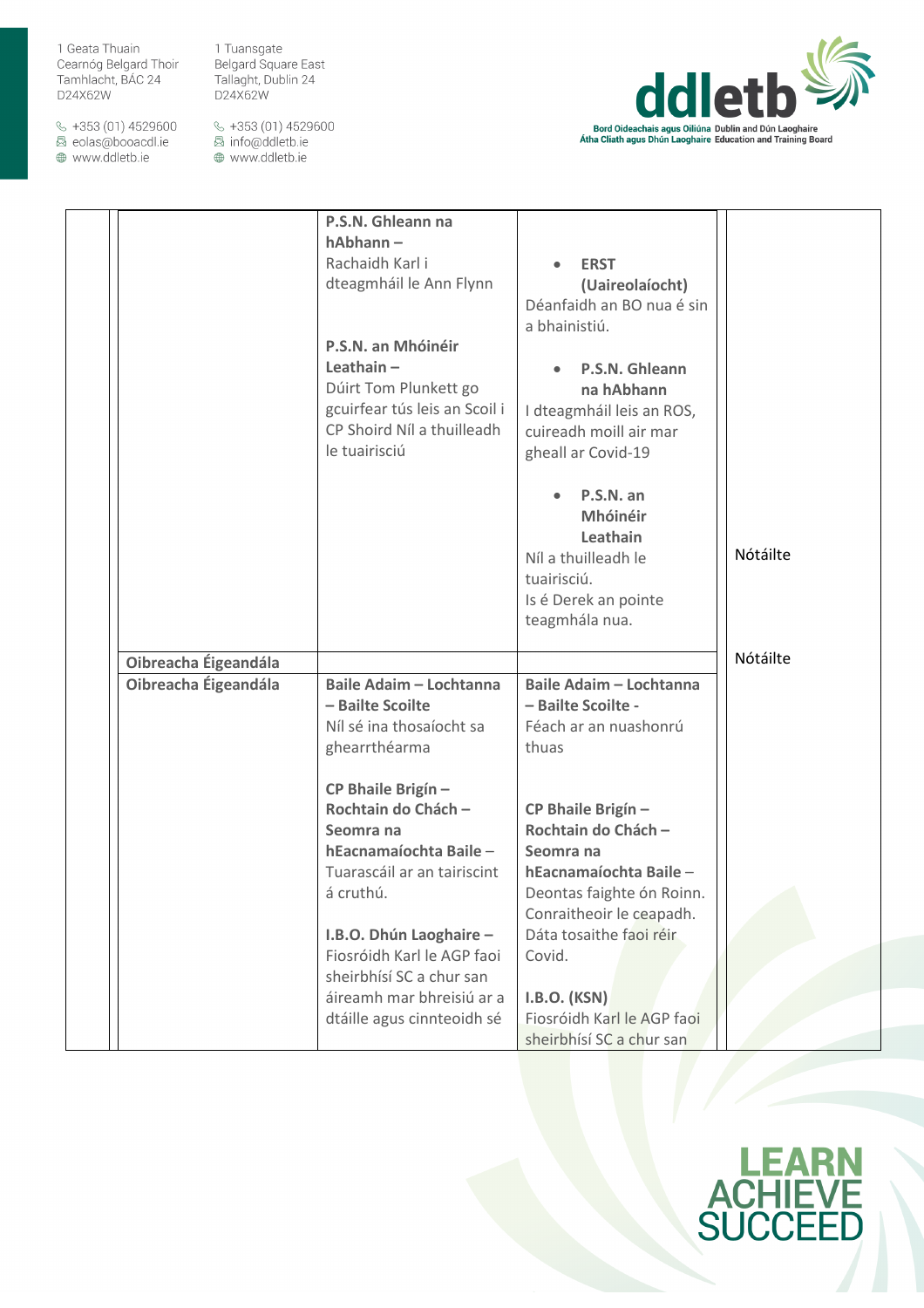$\&$  +353 (01) 4529600 圆 eolas@booacdl.ie

www.ddletb.ie

1 Tuansgate Belgard Square East Tallaght, Dublin 24 D24X62W



|                         | go gcuirfear an t-iarratas<br>faoi bhráid an ROS.<br>CP Ráth an Deagánaigh -<br>Sábháilteacht Dóiteáin &<br>Soilsiú Éigeandála – KSN<br>ag gníomhú mar<br>bhainisteoir tionscadail ar<br>an tionscadal seo.<br>Tairiscintí á n-iarraidh le<br>haghaidh Foireann<br>Deartha faoi láthair. Níl a<br>thuilleadh le tuairisciú<br>(AS)<br>An Naigín - Rochtain do<br>Chách (Céim 2)<br>Ceapadh Precision amhail<br>an 5 Márta. (AS) | áireamh mar bhreisiú ar a<br>dtáille agus cinnteoidh sé<br>go gcuirfear an t-iarratas<br>faoi bhráid an ROS.<br>CP Ráth an Deagánaigh -<br>Sábháilteacht Dóiteáin &<br>Soilsiú Éigeandála -<br>Eiseoidh KSNPM<br>dréachtlitir intinne agus<br>dréachtlitreacha iarratais<br>chuig BOOÁCDL.<br>An Naigín - Rochtain do<br>Chách (Céim 2)<br>Réidh le tús a chur le<br>Céim 2 ón 18 Bealtaine ag<br>brath ar Covid 19 |  |
|-------------------------|---------------------------------------------------------------------------------------------------------------------------------------------------------------------------------------------------------------------------------------------------------------------------------------------------------------------------------------------------------------------------------------------------------------------------------|---------------------------------------------------------------------------------------------------------------------------------------------------------------------------------------------------------------------------------------------------------------------------------------------------------------------------------------------------------------------------------------------------------------------|--|
| Ní bhaineann sé leis an | Na Sceirí - Ardaitheoir<br><b>MOS</b><br>Seolfaidh Peter an<br>tlarratas MOS (AS) chuig<br>Amy<br><b>CP Fhinnéin - MOS</b><br>Faomhadh don Bhalla<br>faighte ón Roinn an 25<br>Feabhra.<br>Glacadh le luachan ó<br>Fearon O'Neill Rooney<br>Consultant Engineers an<br>27 Feabhra (AS)                                                                                                                                          | <b>Ardaitheoir MOS na</b><br>Sceirí -<br>Fuarthas 3 luachan.<br>CP Fhinnéin-<br>Faomhadh faighte ón ROS<br>do dheontas. Moladh don<br>chomhairleoir leanúint ar<br>aghaidh leis an tionscadal.                                                                                                                                                                                                                      |  |
| <b>BOO</b>              |                                                                                                                                                                                                                                                                                                                                                                                                                                 |                                                                                                                                                                                                                                                                                                                                                                                                                     |  |
|                         |                                                                                                                                                                                                                                                                                                                                                                                                                                 |                                                                                                                                                                                                                                                                                                                                                                                                                     |  |

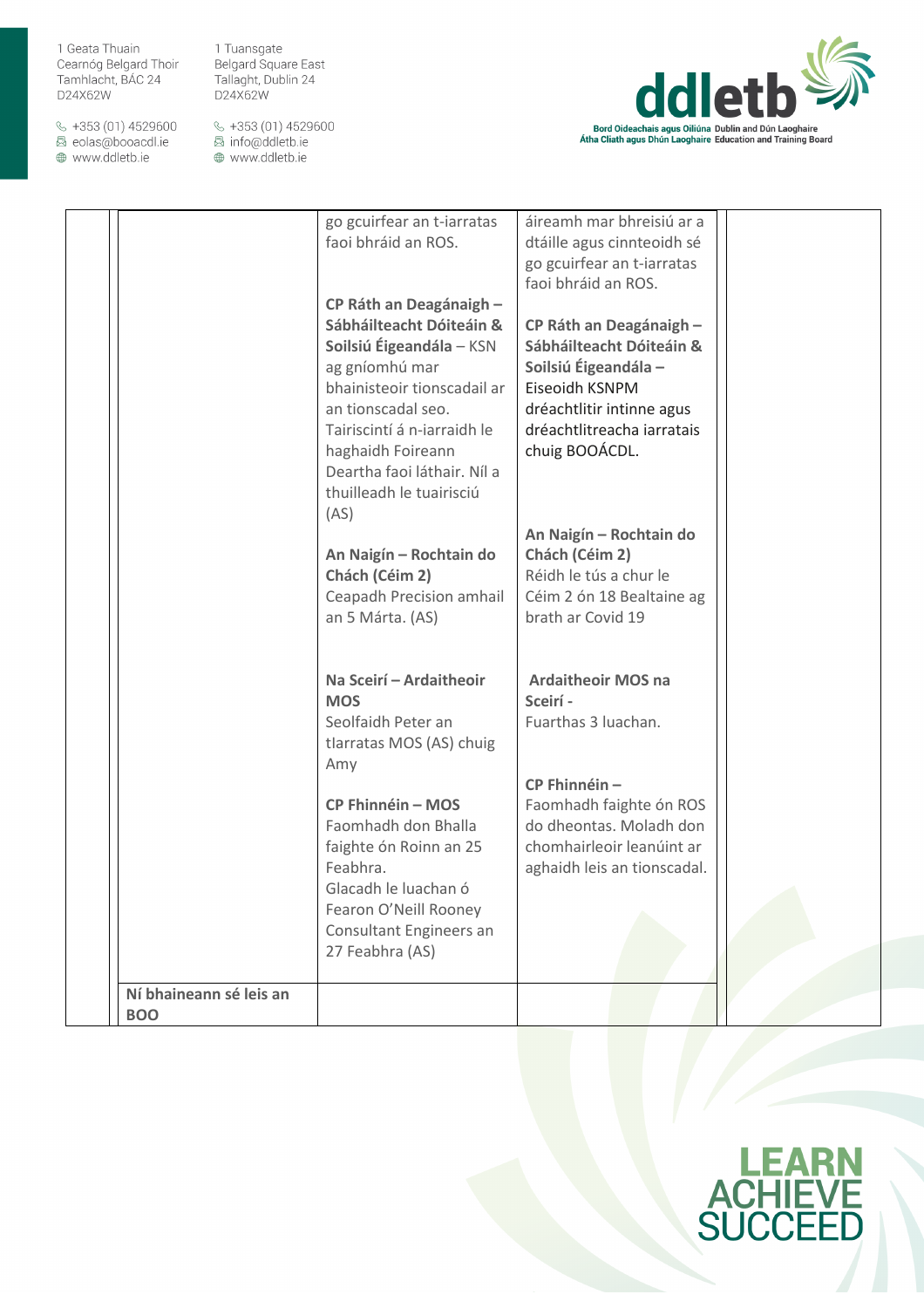1 Tuansgate Belgard Square East Tallaght, Dublin 24 D24X62W

 $\&$  +353 (01) 4529600 圆 eolas@booacdl.ie

www.ddletb.ie



| <b>Scoil Speisialta</b><br>Benincasa, an Charraig<br>Dhubh-<br>Ní bhaineann sé leis an<br><b>BOO</b> | Togra maidir le Táillí<br>seolta chuig an ROS, Tá na<br>táillí fós á bplé idir an ROS<br>agus ÁCDL<br>Rachaidh Karl i<br>dteagmháil le Larry<br>McEvoy                                                                                                                                                              | Comhaontú deiridh faoin<br>bhFoireann Deartha leis<br>an ROS lena athbhreithniú<br>agus lena fhaomhadh.<br>Nuair a chomhaontófar<br>an táille, tionólfar<br>cruinniú leis an ROS agus<br>an Fhoireann Deartha. |  |
|------------------------------------------------------------------------------------------------------|---------------------------------------------------------------------------------------------------------------------------------------------------------------------------------------------------------------------------------------------------------------------------------------------------------------------|----------------------------------------------------------------------------------------------------------------------------------------------------------------------------------------------------------------|--|
| Red Door - Ní bhaineann<br>sé leis an BOO                                                            | Iarratas ar Fhaisnéis<br>maidir le Pleanáil curtha<br>isteach chuig Co Co Dhún<br>Laoghaire - Ráth an Dúin<br>Beidh an Tairiscint le<br>haghaidh Conraitheora<br>réidh lena uaslódáil ar<br>Etenders i gcion<br>seachtaine                                                                                          | Tairiscintí Curtha ar Ais an<br>tseachtain seo caite<br>larratas ar chead pleanála<br>curtha isteach                                                                                                           |  |
| Ag Foghlaim Le Chéile Na<br>Sceirí - Ní bhaineann sé<br>leis an BOO                                  | Bord Oideachais agus<br>Oiliúna Lú agus na Mí i<br>bhfeighil air sin                                                                                                                                                                                                                                                | Níl a thuilleadh le<br>tuairisciú                                                                                                                                                                              |  |
| <b>Bealach Isteach Nua Scoil</b><br>Naomh Aodhán - Ní<br>bhaineann sé leis an BOO                    | D'iarr an Roinn go lorgófaí<br>luachan táillí ó na hailtirí<br>reatha chun na<br>hoibreacha a chur i gcrích.<br>Iarradh ar na hailtirí<br>faisnéis a sheoladh ar<br>aghaidh. Léirigh siad ar<br>dtús nach mbeadh spéis<br>acu ach san iarratas<br>pleanála a dhéanamh. Ag<br>feitheamh ar fhreagairt<br>fhoirmiúil. | Ní bhfuarthas aon<br>fhreagraí ó na hailtirí ar 2<br>iarratas faoina stádas<br>chun atosú. Scríobhfaidh<br>DH chuig an Roinn ag<br>iarraidh leanúint ar<br>aghaidh le gnólacht eile.<br>DH                     |  |

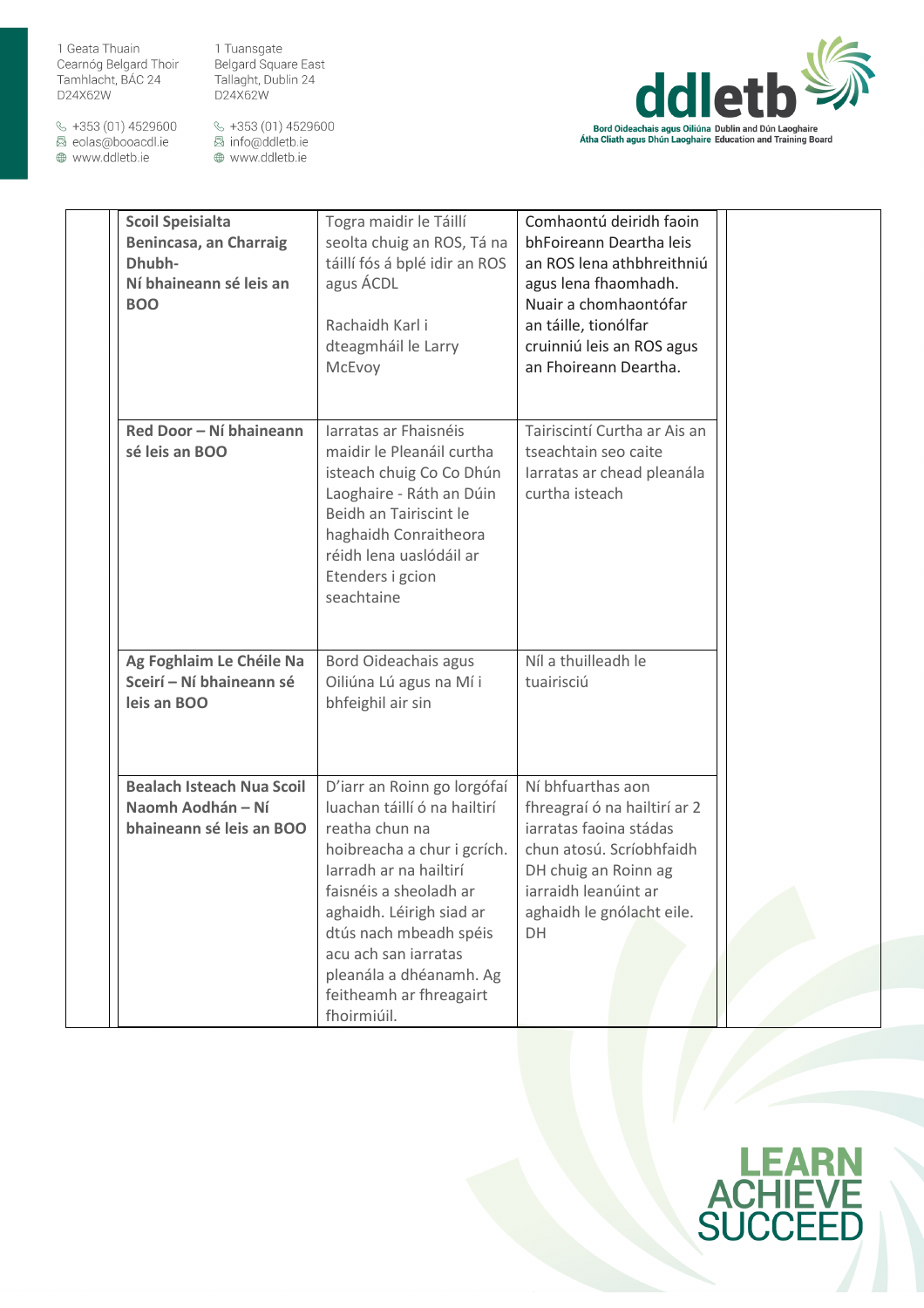1 Tuansgate Belgard Square East Tallaght, Dublin 24 D24X62W

 $\&$  +353 (01) 4529600 圆 eolas@booacdl.ie

www.ddletb.ie



|    | Scoil Bhríde do Chailíní -                                                           | Tairiscintí á n-iarraidh faoi | Tairiscint dúnta. Ag       |          |
|----|--------------------------------------------------------------------------------------|-------------------------------|----------------------------|----------|
|    | Ní bhaineann sí leis an                                                              | láthair & ag feitheamh ar     | feitheamh ar chinneadh     |          |
|    | <b>BOO</b>                                                                           | fhreagra ón Roinn maidir      | ón ROS maidir le Táillí an |          |
|    |                                                                                      | le maoiniú do sheirbhísí      | bhainisteora tionscadail.  |          |
|    |                                                                                      | bainisteora tionscadail       |                            |          |
|    |                                                                                      |                               |                            |          |
|    | 6. Nuashonruithe ar próifílí na mball foirne                                         |                               |                            |          |
|    | i.<br>Ceapacháin & Arduithe Céime                                                    |                               |                            |          |
|    | ii.<br>Daoine ag dul ar scor                                                         |                               |                            |          |
|    |                                                                                      |                               |                            |          |
|    |                                                                                      |                               |                            |          |
|    |                                                                                      |                               |                            |          |
|    | 5 b) Coistí an Bhoird                                                                |                               |                            |          |
|    |                                                                                      |                               |                            |          |
|    |                                                                                      |                               |                            |          |
|    | 1) Miontuairiscí BB C.P. Ard Giolláin, an 5 Feabhra 2020                             |                               |                            |          |
|    | 2) Miontuairiscí BB C.P. Chaisleán Cnucha, an 2 Nollaig 2020                         |                               |                            |          |
|    | 3) Miontuairiscí BB C.P. Setanta an 11 Márta 2020                                    |                               |                            |          |
|    | 4) Miontuairiscí BB C.P. Fhine Gall, an 18 Samhain 2019                              |                               |                            |          |
|    | Miontuairiscí BB C.P. Fhine Gall, an 18 Nollaig 2019<br>5)                           |                               |                            |          |
|    | 6) Miontuairiscí BB C.P. na Gráinsí, an 24 Aibreán 2020                              |                               |                            |          |
|    | 7) Miontuairiscí BB C.P. Mhóin Seiscinn, an 10 Nollaig 2019                          |                               |                            |          |
|    | 8) Miontuairiscí BB C.P. Mhic Dara, an 28 Eanáir 2020                                |                               |                            |          |
|    | 9)<br>Miontuairiscí BB CBO Stigh Lorgáin, an 5 Nollaig 2019                          |                               |                            |          |
| 06 | Comhfhreagras ón Roinn                                                               |                               |                            |          |
|    | Tugadh na hImlitreacha uile a bhain leis an BOO faoi deara                           |                               |                            | Nótáilte |
|    |                                                                                      |                               |                            |          |
| 07 | <b>Comhfhreagras ó Dhaoine Eile:</b>                                                 |                               |                            | Dada     |
|    |                                                                                      |                               |                            |          |
| 10 | Nuashonrú ar an bPlean Straitéiseach                                                 |                               |                            | Dada     |
|    |                                                                                      |                               |                            |          |
| 11 | Beartais agus Nósanna Imeachta                                                       |                               |                            |          |
|    | Beartas Bainistíochta Riosca BOOÁCDL                                                 |                               | Nótáilte                   |          |
|    | Thug na baill faoi deara go gcuirfí an beartas chuig an gCoiste Iniúchóireachta agus |                               |                            |          |
|    | Riosca                                                                               |                               |                            |          |
| 12 | Aon ghnó eile                                                                        |                               |                            |          |
|    | Ba mhian le baill an bhoird a mbuíochas a ghabháil leis an bhfoireann as a gcuid     |                               |                            |          |
|    | tacaíochta le linn Ghéarchéim Covid. Go háirithe an rannóg earcaíochta um Acmhainní  |                               |                            |          |
|    | Daonna.                                                                              |                               |                            |          |